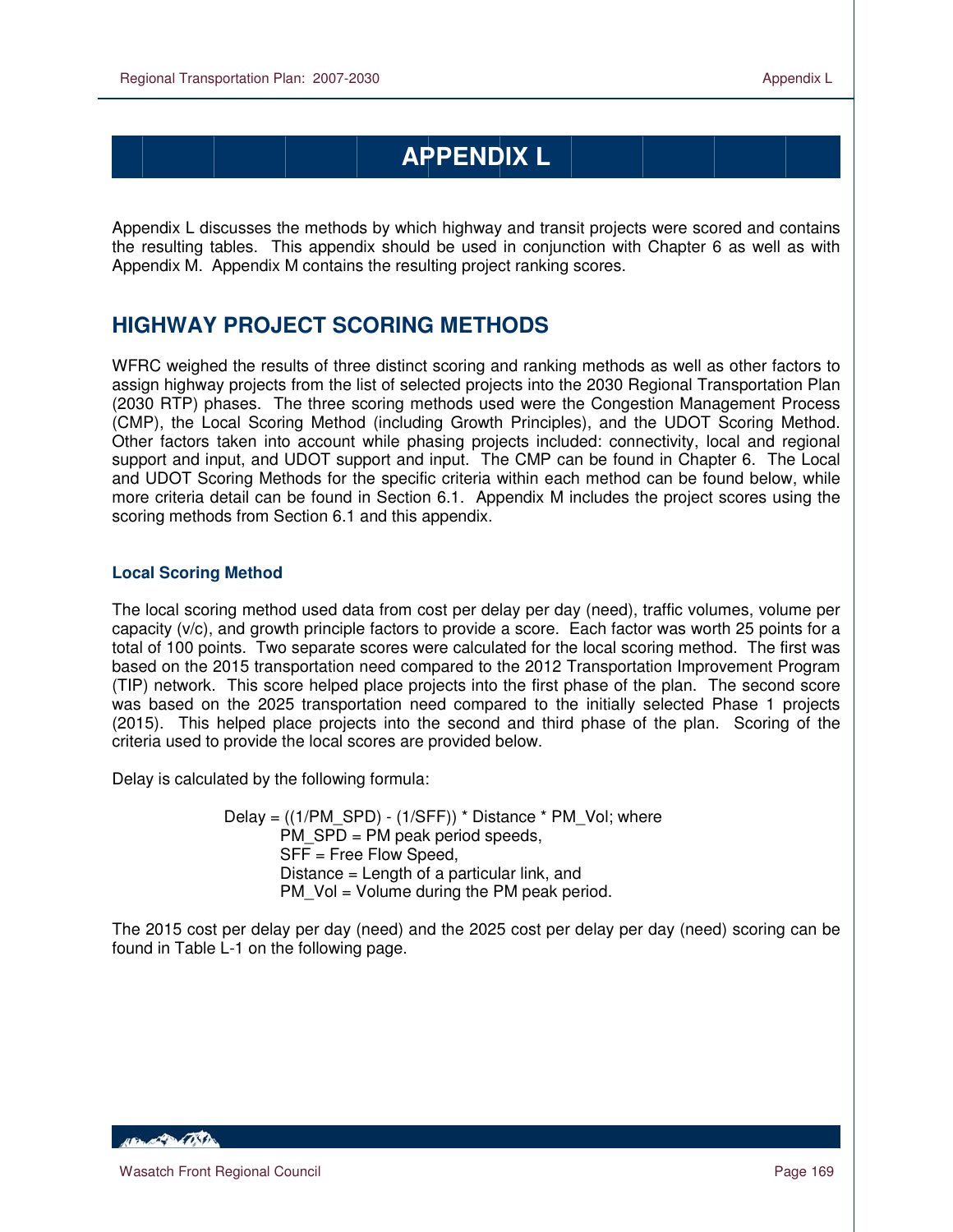# **Table L-1**

# **2015 COST PER DELAY PER DAY (NEED) AND 2025 COST PER DELAY PER DAY (NEED) SCORING**

| <b>COST / NEED MINIMUM</b> | <b>SCORE</b>   |
|----------------------------|----------------|
| 0                          | 25             |
| 10000                      | 24             |
| 20000                      | 23             |
| 30000                      | 22             |
| 40000                      | 21             |
| 50000                      | 20             |
| 60000                      | 19             |
| 70000                      | 18             |
| 80000                      | 17             |
| 90000                      | 16             |
| 100000                     | 15             |
| 200000                     | 14             |
| 300000                     | 13             |
| 400000                     | 12             |
| 500000                     | 11             |
| 600000                     | 10             |
| 700000                     | 9              |
| 800000                     | 8              |
| 900000                     | $\overline{7}$ |
| 1000000                    | 6              |
| 2500000                    | 5              |
| 5000000                    | 4              |
| 10000000                   | 3              |
| 25000000                   | 2              |
| 50000000                   | 1              |
| 100000000                  | 0              |

The 2030 average annual daily traffic (AADT) scoring can be found in Table L-2 below.

 $\mathbb{R}^2$ 

### **Table L-2**

# **2030 AVERAGE ANNUAL DAILY TRAFFIC (AADT) SCORING**

| <b>2030 ADT MINIMUM</b> | <b>SCORE</b> |
|-------------------------|--------------|
| O                       | 2.5          |
| 11000                   | 5            |
| 22000                   | 7.5          |
| 33000                   | 10           |
| 44000                   | 12.5         |
| 55000                   | 15           |

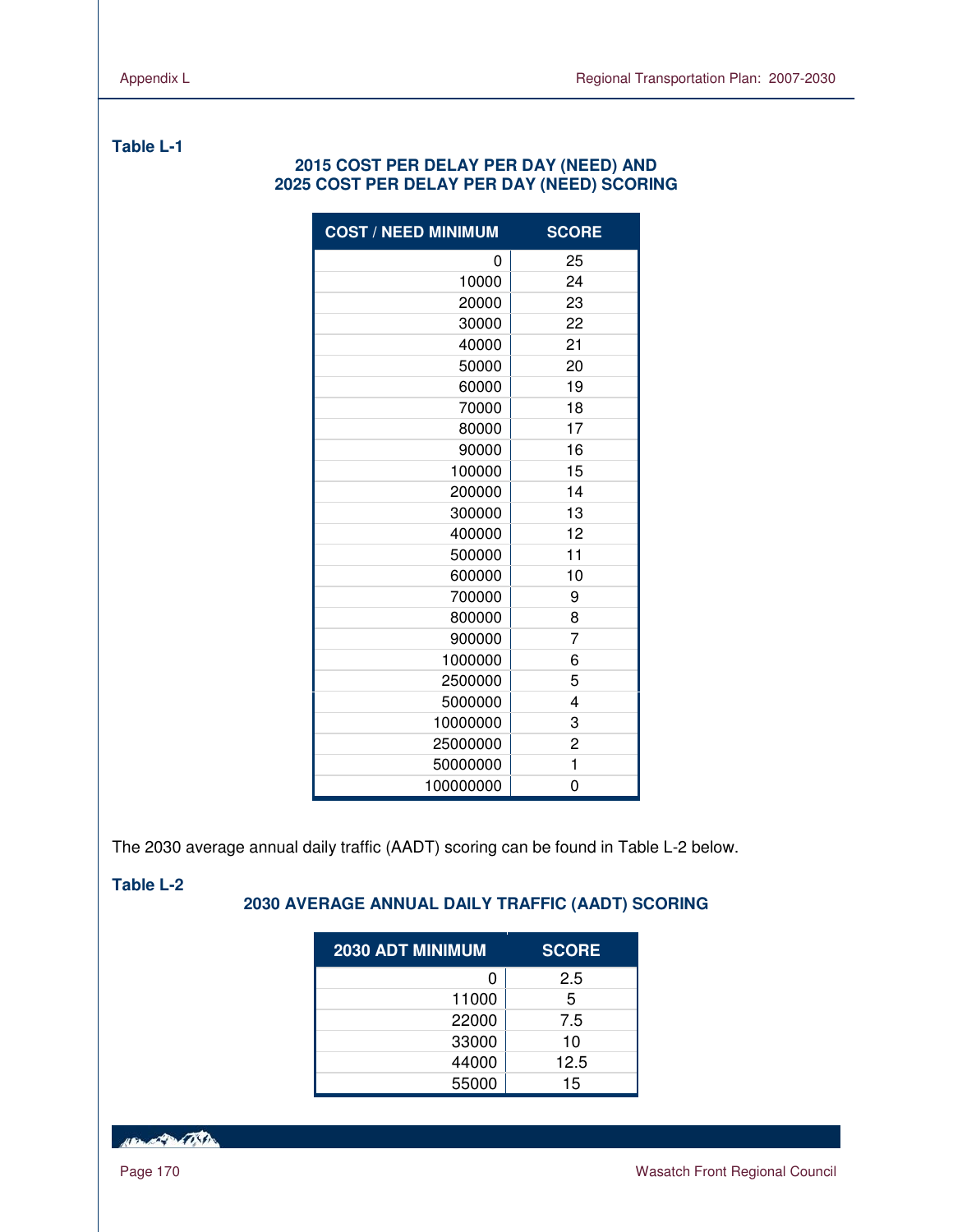| <b>2030 ADT MINIMUM</b> | <b>SCORE</b> |
|-------------------------|--------------|
| 66000                   | 17.5         |
| 77000                   | 20           |
| 88000                   | 22.5         |
| 99000                   | 25           |

The 2015 traffic on the 2012 network and the 2025 traffic on the 2015 network (v/c) scoring can be found in Table L-3 below.

# **Table L-3**

 $\overline{a}$ 

# **2015 TRAFFIC ON 2012 NETWORK AND 2025 TRAFFIC ON 2015 NETWORK (V/C)**

| <b>VOLUME / CAPACITY (V/C) MINIMUM</b> | <b>SCORE</b> |
|----------------------------------------|--------------|
| 0                                      | ∩            |
| 0.6                                    | 1.25         |
| 0.65                                   | 2.5          |
| 0.7                                    | 3.75         |
| 0.75                                   | 5            |
| 0.8                                    | 6.25         |
| 0.85                                   | 7.5          |
| 0.9                                    | 10           |
| 0.95                                   | 12.5         |
|                                        | 15           |
| 1.05                                   | 17.5         |
| 1.1                                    | 20           |
| 1.15                                   | 22.5         |
| 1.2                                    | 25           |

The degree of transit included scoring can be found in Table L-4 below.

# **Table L-4**

# **DEGREE OF TRANSIT INCLUDED SCORING**

| <b>CRITERIA</b>                                                  | <b>SCORE</b> |
|------------------------------------------------------------------|--------------|
| <b>Significant Enhanced Bus Segment</b>                          | b            |
| Intersects with BRT                                              | 10           |
| BRT is on a portion of this segment or intersects with LRT / CRT | 15           |
| BRT is on this segment or LRT is on a portion of this segment    | 20           |
| LRT or BRT exclusive bus lanes are on this segment               | 25           |

16 Branch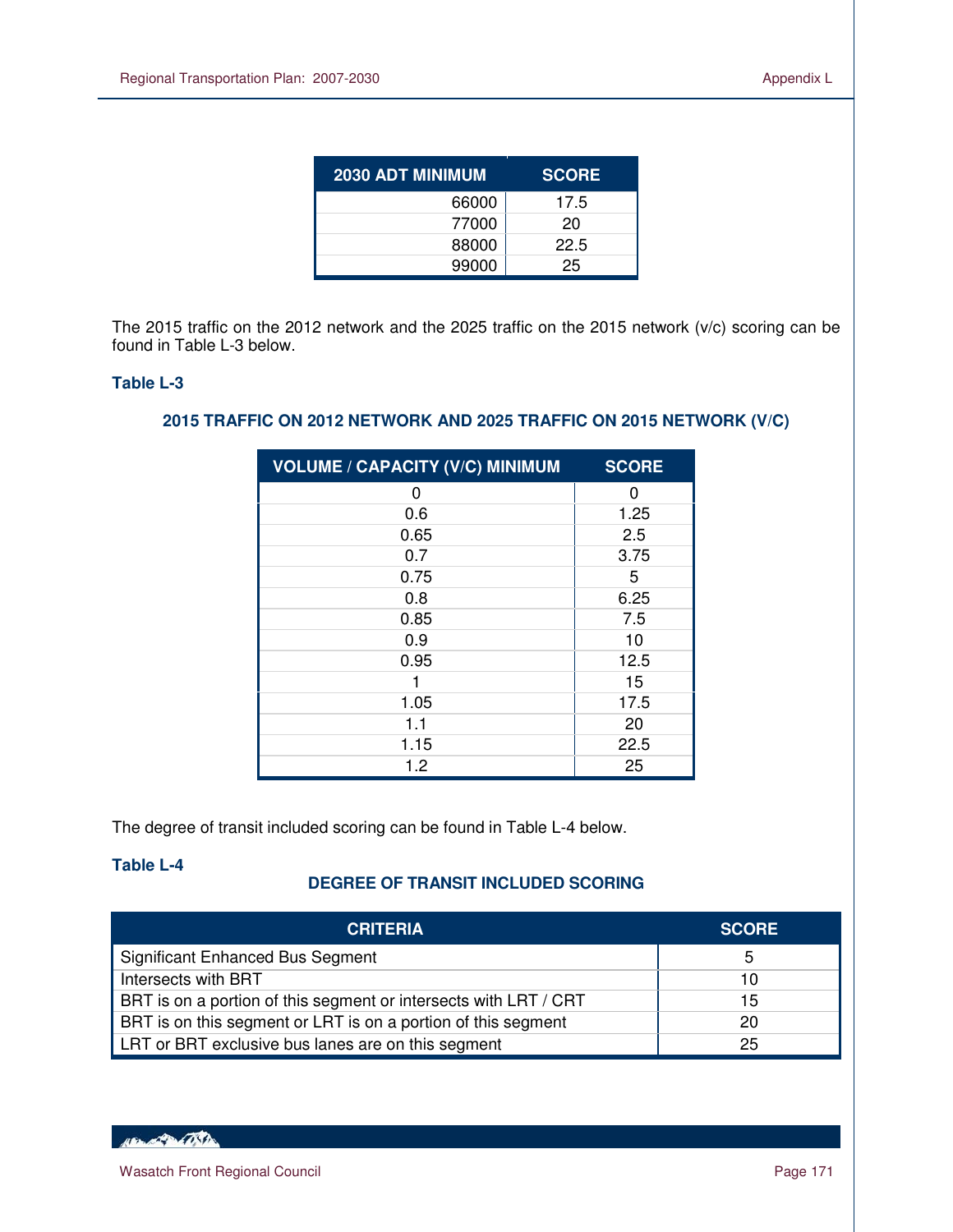The extent of right-of-way preserved scoring can be found in Table L-5 below.

# **Table L-5**

# **EXTENT OF RIGHT-OF-WAY PRESERVED SCORING**

| <b>CRITERIA</b>                                     | <b>SCORE</b> |
|-----------------------------------------------------|--------------|
| All right-of-way needed                             |              |
| More than 31 feet right-of-way needed               | 5            |
| Between 21 and 30 feet of right-of-way needed       | 10           |
| Between 11 and 20 feet of right-of-way needed<br>15 |              |
| Between 1 and 10 feet of right-of-way needed        | 20           |
| No right-of-way needed                              | 25           |

# **UDOT Scoring Method**

UDOT developed a scoring method to rank Phase I State owned projects against each other throughout the State. These rankings would then be used by the Transportation Commission as guidance to fund projects. AADT, Truck AADT, v/c, functional classification, growth rate, and the safety index were used to score projects. WFRC scored state and local projects with this method and used parallel facilities or modeled data of local roads if data was not available for the roadway. A total of 100 points was available for this methodology. Scoring of the criteria used to provide the UDOT scores are provided below.

The 2005 annual average daily traffic (AADT) scoring can be found in Table L-6 below.

### **Table L-6**

# **2005 AVERAGE ANNUAL DAILY TRAFFIC (AADT) SCORING**

| <b>ADT MINIMUM</b> | <b>SCORE</b> |
|--------------------|--------------|
| n                  | 2            |
| 11000              | 4            |
| 22000              | 6            |
| 33000              | 8            |
| 44000              | 10           |
| 55000              | 12           |
| 66000              | 14           |
| 77000              | 16           |
| 88000              | 18           |
| 99000              | 20           |

The 2005 truck annual average daily traffic (AADT) scoring can be found in Table L-7 below.

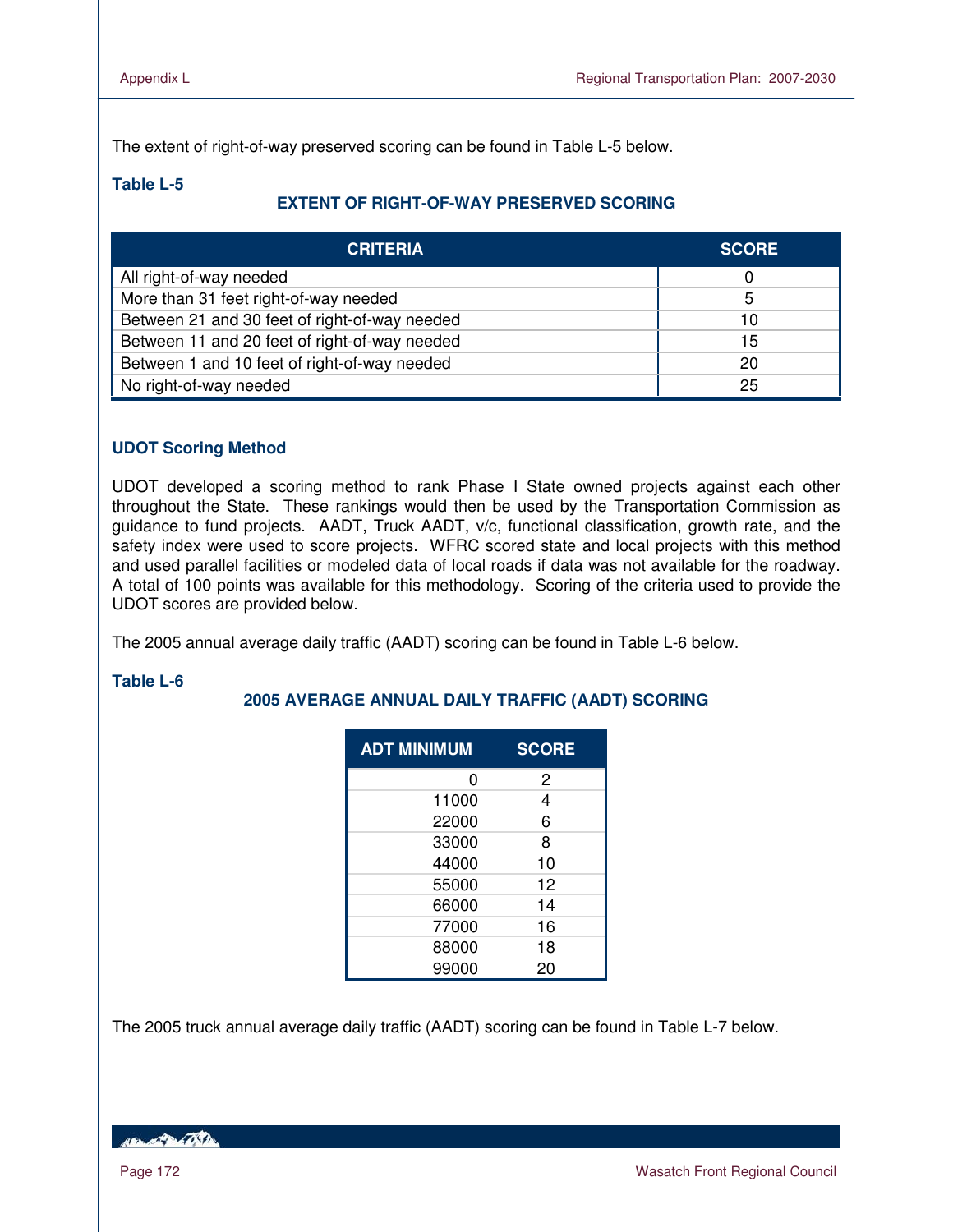# **Table L-7 2005 TRUCK AVERAGE ANNUAL DAILY TRAFFIC (AADT) SCORING**

| <b>TRUCK ADT MINIMUM</b> | <b>SCORE</b> |
|--------------------------|--------------|
| ი                        |              |
| 2001                     | 2            |
| 3001                     | 3            |
| 4001                     | 4            |
| 5001                     | 5            |
| 6001                     | 6            |
| 7001                     |              |
| 8001                     | 8            |
| 9001                     | 9            |
| 10001                    | 10           |

The 2005 volume per capacity (v/c) scoring can be found in Table L-8 below.

# **Table L-8**

 $\overline{a}$ 

# **2005 VOLUME PER CAPACITY (V/C) SCORING**

| <b>VOLUME / CAPACITY (V/C) MINIMUM</b> | <b>SCORE</b> |
|----------------------------------------|--------------|
| 0                                      | U            |
| 0.6                                    | 1.25         |
| 0.65                                   | 2.5          |
| 0.7                                    | 3.75         |
| 0.75                                   | 5            |
| 0.8                                    | 6.25         |
| 0.85                                   | 7.5          |
| 0.9                                    | 10           |
| 0.95                                   | 12.5         |
|                                        | 15           |
| 1.05                                   | 17.5         |
| 1.1                                    | 20           |
| 1.15                                   | 22.5         |
| 1.2                                    | 25           |

The 2005 functional classification scoring can be found in Table L-9 below.

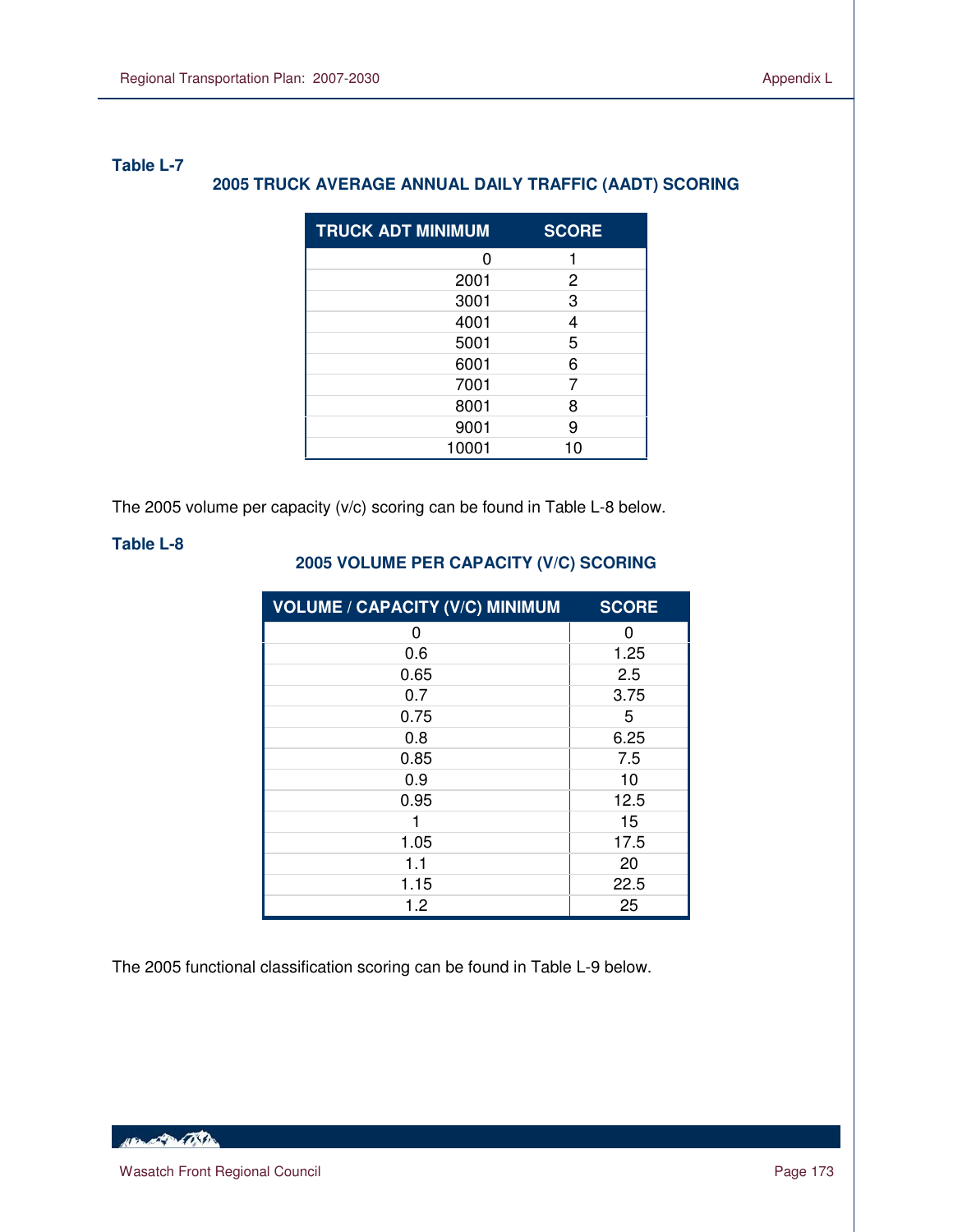# **Table L-9**

# **2005 FUNCTIONAL CLASSIFICATION SCORING**

| <b>NUMBER</b>  | <b>SCORE</b> | <b>DESCRIPTION</b>                    |
|----------------|--------------|---------------------------------------|
|                | 5            | Rural Interstate                      |
| $\overline{c}$ | 3            | <b>Rural Other Principal Arterial</b> |
| 6              | 2            | <b>Rural Minor Arterial</b>           |
|                |              | <b>Rural Major Collector</b>          |
| 8              |              | <b>Rural Minor Collector</b>          |
| 9              |              | <b>Rural Local</b>                    |
| 11             | 5            | Urban Interstate                      |
| 12             | 4            | Urban Other Freeway and Expressway    |
| 14             | 4            | Urban Other Principal Arterial        |
| 16             | 2            | <b>Urban Minor Arterial</b>           |
| 17             |              | <b>Urban Collector</b>                |
| 19             |              | Urban Local                           |

The growth rate scoring can be found in Table L-10 below.

# **Table L-10**

# **GROWTH RATE SCORING**

| <b>TRANSPORTATION GROWTH PERCENTAGE</b> | <b>SCORE</b> |
|-----------------------------------------|--------------|
| $-100.0\%$                              |              |
| $0.0\%$                                 |              |
| 1.1%                                    | 6            |
| 2.1%                                    |              |
| 3.1%                                    | 12           |
| $4.1\%$                                 | 15           |

The 2001-2003 safety index scoring can be found in Table L-11 below.

# **Table L-11**

# **2001-2003 SAFETY INDEX SCORING**

| <b>SAFETY INDEX</b> | <b>SCORE</b> |
|---------------------|--------------|
|                     | 2.5          |
| 2                   | 5            |
| 3                   | 7.5          |
| 4                   | 10           |
| 5                   | 12.5         |
| 6                   | 15           |
|                     | 17.5         |

HELL CONTRACTOR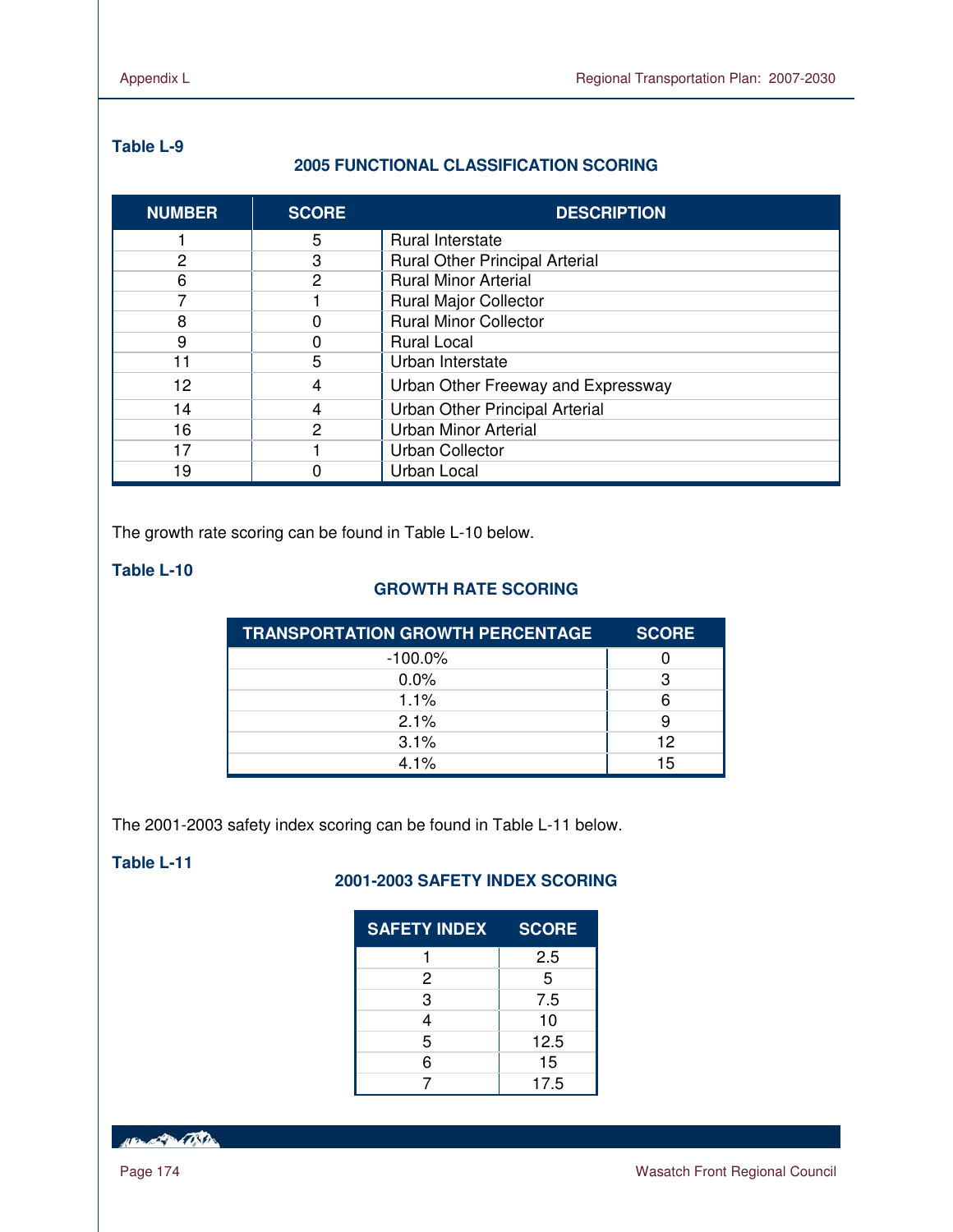| <b>SAFETY INDEX</b> | <b>SCORE</b> |
|---------------------|--------------|
| R                   | 20           |
| g                   | 22.5         |
| 10                  | 25           |

# **TRANSIT PROJECT SCORING METHODS**

In the project selection process individual projects were evaluated to define their needed individual characteristics such as length, general alignment, stations, and technology. Once a project was defined it was considered 'selected'. Many of the key criteria in the Project Definition Process were evaluated quantitatively; however, other criteria were assessed subjectively or qualitatively. A brief description of the transit types can be found in Chapter 8, Section 8.4. The rows grayed out in Table L-12 below represent projects no longer in the 2030 RTP or are categorized as 'unfunded' in the 2030 RTP.

### **New Alignment Boardings**

Nearly half (45%) of the 'need' score was based upon the number of passenger boardings a modeled project and its underlying bus service would receive on the proposed new line segment. For example, if the existing University Line were to be evaluated, it would receive a score for its projected boardings only on the segment of track east of Gallivan Plaza TRAX Station starting with the Library TRAX Station and ending with the University Medical Center TRAX Station. The boardings on Bus Route 14, because it also travels much of this same path, would also be allocated to the University TRAX Line. The assignment of points was based upon the highest ridership project segment receiving the full 45 points and all other project segments would get points proportional to their new segment boardings.

All major investment corridors were compared with a light-rail attractiveness coefficient and with very little background bus service. All routes were modeled together.

| DRAFT WFRC RTP TRANSIT PROJECT LIST WITH<br><b>NEED SCORES</b>      |                                                  | <b>BOARDINGS</b><br><b>FOR 2015</b> | <b>BOARDINGS</b><br><b>FOR 2025</b> | <b>BOARDINGS</b><br><b>FOR 2030</b> | <b>CAPITAL</b><br><b>COST</b><br>('06 Mil) |
|---------------------------------------------------------------------|--------------------------------------------------|-------------------------------------|-------------------------------------|-------------------------------------|--------------------------------------------|
| Airport Line                                                        | (Energy Solutions Arena - SLIA)                  | 6.006                               | 7,288                               | 7.824                               | \$326                                      |
| Draper Core Line                                                    | (10000 South TRAX Station -<br>12400 South)      |                                     | 8,744                               | 9,404                               | \$100                                      |
| FrontRunner (South)<br>Line                                         | (Salt Lake CRT Station - Utah<br>County Line)    | 11,200                              | 13,832                              | 14,919                              | \$400                                      |
| Mid-Jordan Line                                                     | (6400 South TRAX Station -<br>Bangerter Highway) | 3.087                               | 4.443                               | 5,393                               | \$373                                      |
|                                                                     | (Bangerter Highway - Daybreak)                   | 1,451                               | 2,203                               | 2,657                               |                                            |
| (2100 South TRAX Station -<br>West Valley Line<br>Valley Fair Mall) |                                                  | 5.018                               | 5.900                               | 6,366                               | \$253                                      |
| 3500 South (Granger)<br>Line                                        | (Valley Fair Mall - Bangerter<br>Highway)        | 1.308                               | 1,555                               | 1.627                               | \$11                                       |
| 900 South <sup>3</sup>                                              | (400 West / 800 South - I-215)                   | N/A                                 | N/A                                 | N/A                                 | \$5                                        |

# **TRANSIT PROJECT LIST WITH PASSENGER BOARDING INFORMATION**

**TABLE L-12** 

HELL CONTRACTOR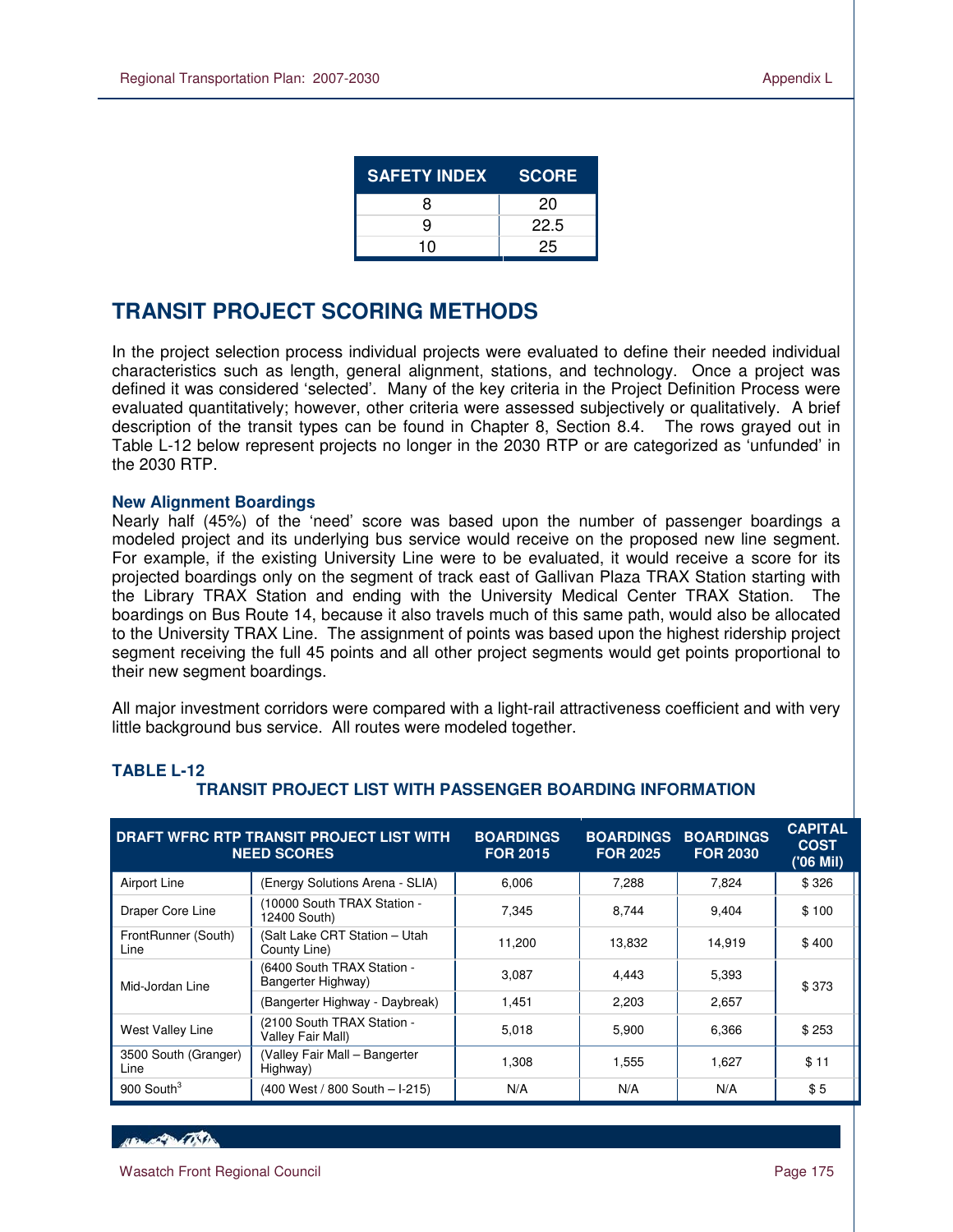|                                                     | DRAFT WFRC RTP TRANSIT PROJECT LIST WITH<br><b>NEED SCORES</b>                     | <b>BOARDINGS</b><br><b>FOR 2015</b> | <b>BOARDINGS</b><br><b>FOR 2025</b> | <b>BOARDINGS</b><br><b>FOR 2030</b> | <b>CAPITAL</b><br><b>COST</b><br>('06 Mil) |  |
|-----------------------------------------------------|------------------------------------------------------------------------------------|-------------------------------------|-------------------------------------|-------------------------------------|--------------------------------------------|--|
| Northern West<br>Bench <sup>3</sup>                 | (Salt Lake International Airport -<br>International Center - 7200 West<br>/ I-80)  | N/A                                 | N/A                                 | N/A                                 | \$11                                       |  |
| 5600 West $3$                                       | (International Center - Old<br>Bingham Highway) and (11400<br>South - 12600 South) | N/A                                 | N/A                                 | N/A                                 | \$34                                       |  |
| 5400 South / West<br>Bench <sup>3</sup>             | (Mountain View Corridor - West<br>Bench)                                           | N/A                                 | N/A                                 | N/A                                 | \$2                                        |  |
| South Temple Line                                   | (Salt Lake CRT Station - U of U)                                                   | 9,644                               | 10,412                              | 10,866                              | \$67                                       |  |
| South Temple -                                      | (Salt Lake CRT Station - U of U)                                                   | 9,644                               | 10,412                              | 10.866                              |                                            |  |
| Foothill BRT Line                                   | (U of U - Parley's Way)                                                            | 5,040                               | 5,474                               | 5,803                               | \$63                                       |  |
| 5400 South (West)                                   | (Murray CRT Station - Bangerter<br>Hwy)                                            | 3,643                               | 4,271                               | 4,513                               | \$43                                       |  |
| Line                                                | (Bangerter Hwy - 5600 West)                                                        | 185                                 | 239                                 | 266                                 |                                            |  |
| Fort Union Line                                     | (Murray CRT Station - 6400<br>South TRAX Station - Union<br>Park)                  | 2,301                               | 2,722                               | 2,900                               | \$30                                       |  |
| 3500 South (Central)<br>Line <sup>3</sup>           | (3300 South TRAX Station -<br>Valley Fair Mall)                                    | N/A                                 | N/A                                 | N/A                                 | \$4                                        |  |
| 5600 South (East)                                   | (Murray CRT Station - 5600<br>South - Union Park)                                  | 110                                 | 118                                 | 124                                 | \$5                                        |  |
| 3500 South (Hunter)<br>Line                         | (Bangerter Highway - 7200<br>South)                                                | 1,976                               | 2,262                               | 2,392                               | \$30                                       |  |
| 3900 South Line                                     | (3900 South TRAX Station -<br>Highland Drive)                                      | 2,627                               | 3,223                               | 3,473                               | \$17                                       |  |
|                                                     | (Highland Drive - Wasatch Drive)                                                   | 433                                 | 506                                 | 550                                 |                                            |  |
|                                                     | (North Temple - 600 South)                                                         | N/A                                 | N/A                                 | N/A                                 |                                            |  |
| <b>State Street Line</b>                            | (600 South - Murray CRT<br>Station)                                                | 5,465                               | 6,125                               | 6,592                               | \$84                                       |  |
| 1300 East (South)<br>Line                           | (Fort Union Blvd. - 12400 South)                                                   | 3,731                               | 4,076                               | 4,219                               | \$46                                       |  |
| 4700 South Line <sup>3</sup>                        | (3900 South TRAX Station -<br>SLCC)                                                | 2,021                               | 2,389                               | 2,520                               | \$27                                       |  |
|                                                     | (SLCC-Valley Fair Mall)                                                            | 117                                 | 129                                 | 136                                 |                                            |  |
| Redwood Road Line                                   | (North Temple - Mid-Jordan<br><b>TRAX Line)</b>                                    | 6,710                               | 7,679                               | 8,070                               | \$91                                       |  |
| <b>Mountain View Park</b><br>and Rides <sup>3</sup> | (3500 South, 5400 South, 7800<br>South, Herriman City, Bangerter<br>Hwy / 3600 W.) | N/A                                 | N/A                                 | N/A                                 | \$14                                       |  |
| Fort Union Transit<br>Hub <sup>3</sup>              | (Union Park Avenue / Fort Union<br>Blvd.)                                          | N/A                                 | N/A                                 | N/A                                 | \$5                                        |  |
| Bangerter Hwy/4000                                  | (Airport TRAX Line - 5400 South)                                                   | 1,147                               | 1,477                               | 1,562                               |                                            |  |
| West                                                | (5400 South - Mid-Jordan TRAX<br>Line)                                             | 617                                 | 803                                 | 861                                 | \$19                                       |  |
| 1300 East (North)<br>Line                           | (U of U - Fort Union)                                                              | 5,682                               | 6,285                               | 6,653                               | \$79                                       |  |
| Sugarhouse Line                                     | (2100 South TRAX Station -<br>Highland Drive)                                      | 2,452                               | 2,814                               | 2,950                               | \$57                                       |  |
| Cottonwood Ski Park<br>and Rides <sup>3</sup>       | (Big Cottonwood, Little<br>Cottonwood, 9400 South / 1300<br>East)                  | N/A                                 | N/A                                 | N/A                                 | \$8                                        |  |
| 3500 South Streetcar                                | (West Valley TRAX Line -<br>Bangerter Highway)                                     | 1,308                               | 1,555                               | 1,627                               | \$137                                      |  |

Hampton College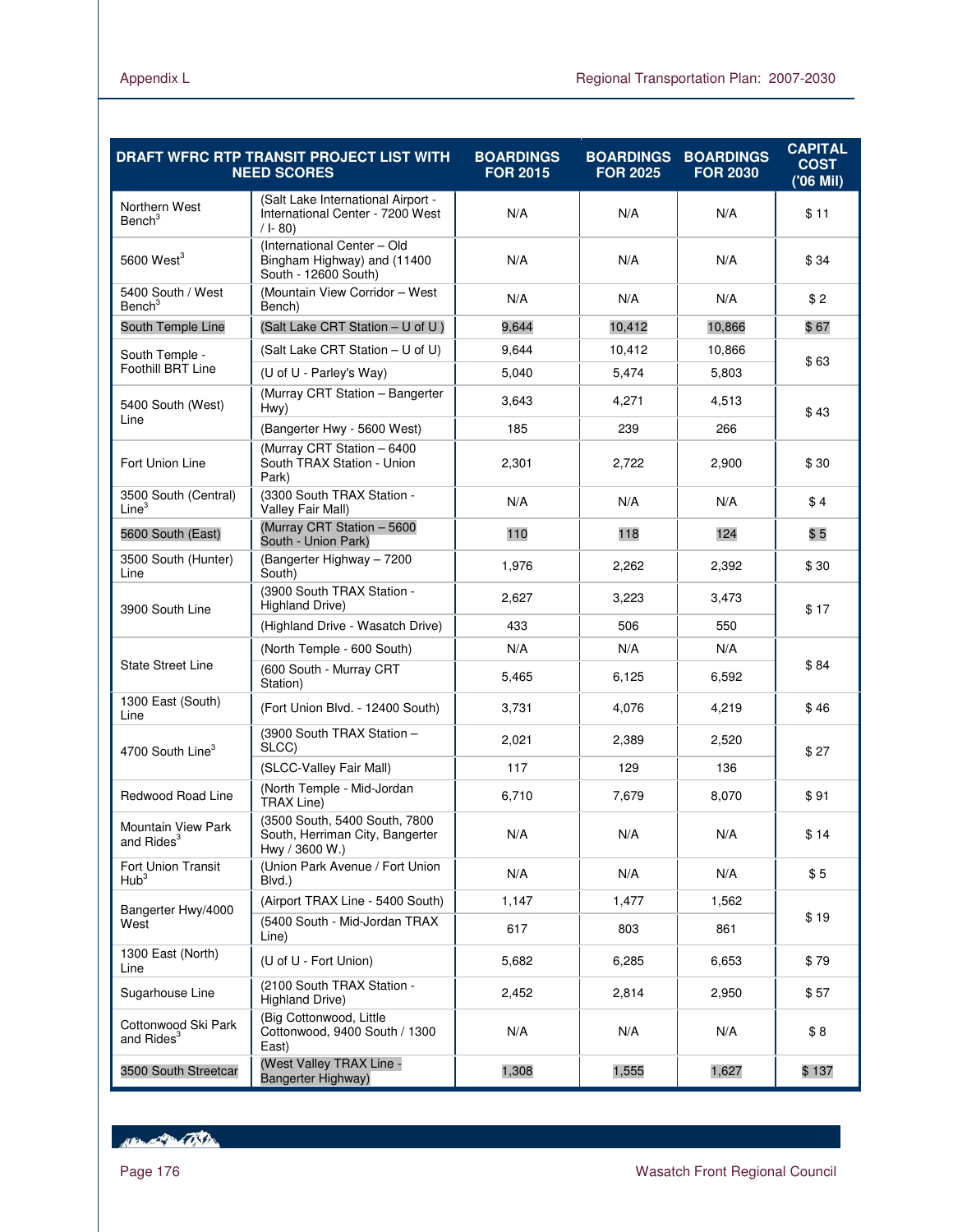|                                               | DRAFT WFRC RTP TRANSIT PROJECT LIST WITH<br><b>NEED SCORES</b>                 | <b>BOARDINGS</b><br><b>FOR 2015</b> | <b>BOARDINGS</b><br><b>FOR 2025</b> | <b>BOARDINGS</b><br><b>FOR 2030</b> | <b>CAPITAL</b><br><b>COST</b><br>('06 Mil) |
|-----------------------------------------------|--------------------------------------------------------------------------------|-------------------------------------|-------------------------------------|-------------------------------------|--------------------------------------------|
|                                               | (Bangerter Highway - 7200 West)                                                | 1,976                               | 2,262                               | 2,392                               |                                            |
| Draper (South<br>Extension) Line <sup>3</sup> | (12400 South -14600 South)                                                     | 1,235                               | 1,511                               | 1,663                               | \$122                                      |
| 600 North Line                                | (South Davis Line - 2200 West)                                                 | 1,262                               | 1,214                               | 1,263                               | \$29                                       |
| <b>Redwood Road</b><br>(South) Line           | (Mid-Jordan TRAX Line -<br>Riverton/Bluffdale/Draper CRT<br>Station)           | 206                                 | 241                                 | 260                                 | \$18                                       |
|                                               | (Airport TRAX Line - 7800 South)                                               | 310                                 | 358                                 | 377                                 |                                            |
| <b>Mountain View Line</b>                     | (7800 South -<br>Riverton/Bluffdale/Draper CRT<br>Station)                     | 83                                  | 121                                 | 139                                 | \$31                                       |
| I-215 (East) Line                             | (Parley's Way - Fort Union Blvd.)                                              | 2,236                               | 2,469                               | 2,661                               | \$77                                       |
| 3500 South (Magna)<br>Line                    | 7200 West - U111 & SR 201                                                      | N/A                                 | N/A                                 | N/A                                 | \$2                                        |
| Utah Line $3$                                 | (14600 South - Utah County<br>Line)                                            | 2,878                               | 3,494                               | 3,804                               | \$65                                       |
| Summit Line <sup>3</sup>                      | (Foothill Line - Summit County<br>Line)                                        | N/A                                 | N/A                                 | N/A                                 | TBD                                        |
| Tooele Line <sup>3</sup>                      | (Salt Lake City - Tooele County<br>Line)                                       | N/A                                 | N/A                                 | N/A                                 | <b>TBD</b>                                 |
| Southwest Downtown<br>Line <sup>1</sup>       | (900 South TRAX Station - Salt<br>Lake CRT Station)                            | 6,791                               | 9,306                               | 10,316                              | \$19                                       |
| 200 South Line <sup>2</sup>                   | (Capitol - 200 South - Salt Lake<br><b>CRT Station)</b>                        | N/A                                 | N/A                                 | N/A                                 | \$6                                        |
| 200 West Branded<br><b>Bus Line</b>           | (900 South TRAX Station - North<br>Temple)                                     | 669                                 | 878                                 | 947                                 | \$8                                        |
| 400 South Direct<br><b>TRAX Link</b>          | (Main Street - Salt Lake CRT<br>Station)                                       | N/A                                 | N/A                                 | N/A                                 | \$53                                       |
| <b>Hill Connector</b>                         | (Layton CRT - Hill AFB -<br>Clearfield CRT)                                    | 1,300                               | 1,390                               | 1,453                               | \$6                                        |
| US-89 Park and Ride                           | 200 North in Kaysville                                                         | N/A                                 | N/A                                 | N/A                                 | \$3                                        |
| Hill AFB Transfer<br>Center <sup>3</sup>      | (SR-193 / University Avenue in<br>Clearfield)                                  | N/A                                 | N/A                                 | N/A                                 | \$5                                        |
| South Davis Line                              | (SLC CBD - Parrish Lane)                                                       | 3,813                               | 4,024                               | 4,113                               | \$96                                       |
| Bamburger Line <sup>3</sup>                   | (Layton Hills/I-15) (West HAFB -<br>Roy - East Ogden Airport - Wall<br>Avenue) | N/A                                 | N/A                                 | N/A                                 | \$26                                       |
| North Redwood Line                            | (North Temple - Woods Cross<br>CRT - East Bountiful)                           | 542                                 | 627                                 | 655                                 | \$15                                       |
| South Davis Line<br>Upgrades <sup>3</sup>     | (SLC CBD - Parrish Lane)                                                       | N/A                                 | N/A                                 | N/A                                 | \$30                                       |
| Centerville -<br><b>Riverdale Line</b>        | (Ogden Intermodal - Ogden CBD<br>- Riverdale - Roy - Parrish Ln.)              | 317                                 | 343                                 | 348                                 | \$34                                       |
| South Davis-<br>Farmington Line               | (Parrish Ln. - Lagoon)                                                         | N/A                                 | N/A                                 | N/A                                 | \$9                                        |
| $Farmington -$<br>Riverdale Line              | (Ogden Intermodal - Ogden CBD<br>- Riverdale - Roy - Lagoon)                   | N/A                                 | N/A                                 | N/A                                 | \$25                                       |
| Weber State Line                              | (Ogden Intermodal Center -<br>Downtown Ogden - WSU -<br>McKay Dee Hospital)    | 3,859                               | 4,266                               | 4,462                               | \$34                                       |
| Washington                                    | (North Ogden - Harrisville - ATC)                                              | 22                                  | 25                                  | 26                                  |                                            |
| <b>Boulevard BRT Line</b>                     | (ATC - Ogden Intermodal Center<br>Ogden CBD - Newgate Mall)                    | 4,753                               | 5,333                               | 5,621                               | \$41                                       |

How of the Contractor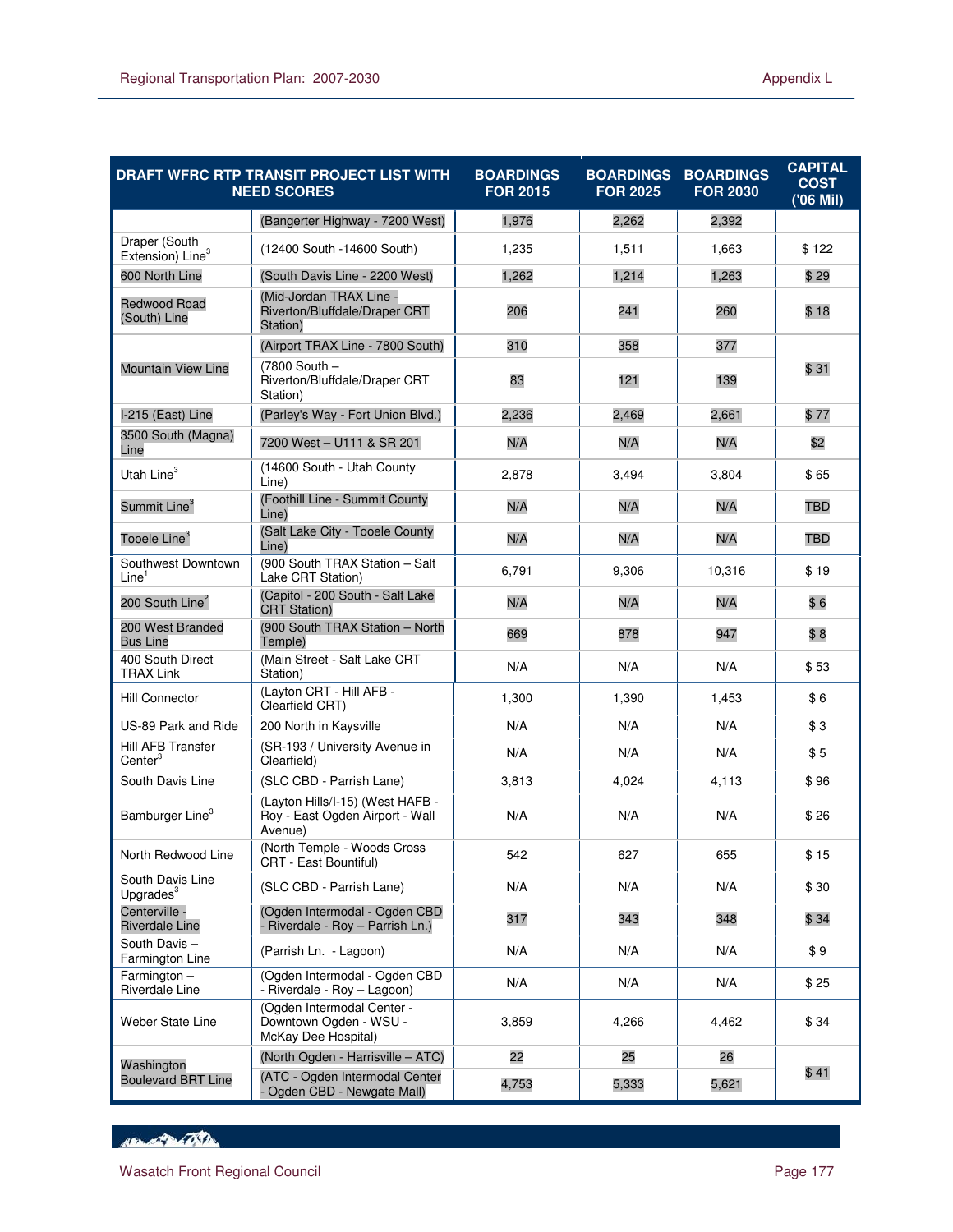| DRAFT WFRC RTP TRANSIT PROJECT LIST WITH<br><b>NEED SCORES</b> |                                                                                       | <b>BOARDINGS</b><br><b>FOR 2015</b> | <b>FOR 2025</b> | <b>BOARDINGS BOARDINGS</b><br><b>FOR 2030</b> | <b>CAPITAL</b><br><b>COST</b><br>('06 Mil) |
|----------------------------------------------------------------|---------------------------------------------------------------------------------------|-------------------------------------|-----------------|-----------------------------------------------|--------------------------------------------|
| Washington<br><b>Boulevard EB Line</b>                         | (North Ogden - Ogden)<br>Intermodal Center - Ogden CBD<br>- Newgate Mall - Riverdale) | N/A                                 | N/A             | N/A                                           | \$16                                       |
| West Davis/Weber                                               | (Clearfield - Syracuse - West<br>Point - Clinton - Ogden)                             | 306                                 | 329             | 334                                           | \$21                                       |
| <b>Box Elder County</b><br><b>CRT Extension</b>                | (Pleasant View CRT Station -<br><b>Box Elder County Line)</b>                         | N/A                                 | N/A             | N/A                                           | \$240                                      |

### **Employment, households, and households with fewer than two cars within one-quarter mile of new alignment stations**

The demographic characteristics of the areas within one-quarter mile of new alignment stations are important to the potential ridership upon a given line. A one-quarter mile radius is considered the distance that most people consider an easy walk. Fifteen percent of the possible 'need' score was based upon the employment within ¼ mile of new alignment stations because it is at the end of the transit trip in which people are required to walk.

Six percent of the possible 'need' score was based upon the households within  $\frac{1}{4}$  mile of new alignment stations because it is at the end of the transit trip in which people frequently have the option of driving. Another six percent of the possible 'need' score was based upon the households with fewer than two automobiles within  $\frac{1}{4}$  mile of new alignment stations. In all three of these measures the project with the best demographics was given the full number of points. All other project segments received points proportional to their new segment demographics within 1/4 mile. This information is displayed below in Table L-13

### **TABLE L-13**

# **TRANSIT PROJECT LIST WITH 2025 STATION DEMOGRAPHIC INFORMATION**

|                                     | <b>DRAFT WFRC RTP TRANSIT PROJECT</b><br><b>LIST WITH NEED SCORES</b>             | <b>HOUSEHOLDS</b><br><b>WITH FEWER</b><br><b>THAN 2</b><br><b>AUTOS</b> | <b>HOUSEHOLDS</b> | <b>EMPLOYMENT</b> | <b>CAPITAL</b><br><b>COST</b><br>('06 Mil) |
|-------------------------------------|-----------------------------------------------------------------------------------|-------------------------------------------------------------------------|-------------------|-------------------|--------------------------------------------|
| Airport Line                        | (Energy Solutions Arena -<br>SLIA)                                                | 1,600                                                                   | 2,266             | 11,801            | \$326                                      |
| Draper Core<br>Line                 | (10000 South TRAX<br>Station - 12400 South)                                       | 226                                                                     | 865               | 1,623             | \$100                                      |
| <b>FrontRunner</b><br>(South) Line  | Salt Lake CRT Station -<br>Utah County Line)                                      | 6,204                                                                   | 7,223             | 10,590            | \$400                                      |
|                                     | (6400 South TRAX Station<br>- Bangerter Highway)                                  | 521                                                                     | 1,561             | 3,160             | \$373                                      |
| Mid-Jordan Line                     | <b>Bangerter Highway -</b><br>Daybreak)                                           | 243                                                                     | 870               | 1,102             |                                            |
| West Valley Line                    | (2100 South TRAX Station<br>- Valley Fair Mall)                                   | 1,231                                                                   | 2,650             | 13,977            | \$253                                      |
| 3500 South<br>(Granger) Line        | Valley Fair Mall -<br>Bangerter Highway)                                          | N/A                                                                     | N/A               | N/A               | \$11                                       |
| 900 South $3$                       | (400 West / 800 South – I-<br>215)                                                | N/A                                                                     | N/A               | N/A               | \$5                                        |
| Northern West<br>Bench <sup>3</sup> | (Salt Lake International<br>Airport - International<br>Center - 7200 West / I-80) | N/A                                                                     | N/A               | N/A               | \$11                                       |

**ARACTER COSTA**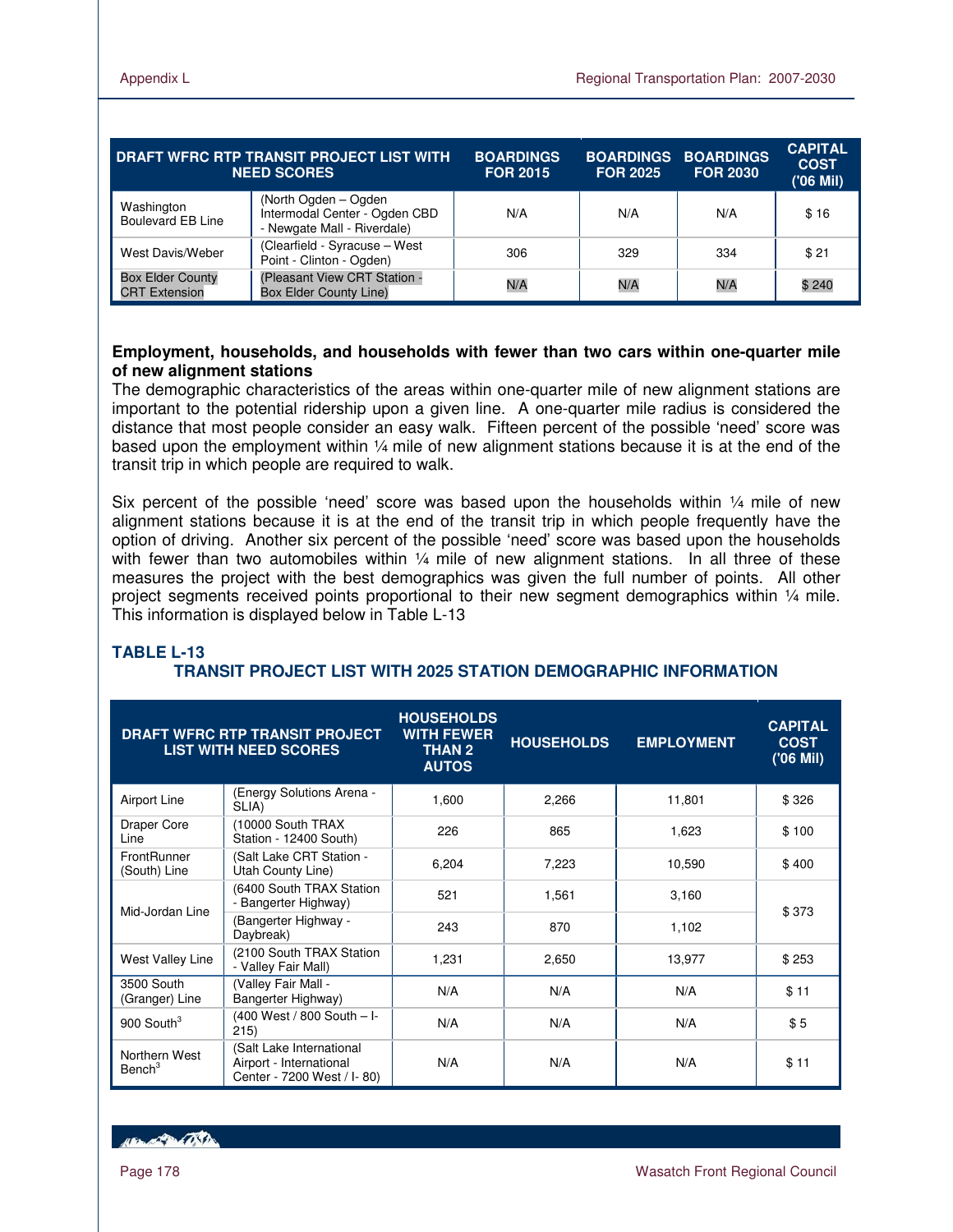|                                              | <b>DRAFT WFRC RTP TRANSIT PROJECT</b><br><b>LIST WITH NEED SCORES</b>                 | <b>HOUSEHOLDS</b><br><b>WITH FEWER</b><br><b>THAN 2</b><br><b>AUTOS</b> | <b>HOUSEHOLDS</b> | <b>EMPLOYMENT</b> | <b>CAPITAL</b><br><b>COST</b><br>('06 Mil) |
|----------------------------------------------|---------------------------------------------------------------------------------------|-------------------------------------------------------------------------|-------------------|-------------------|--------------------------------------------|
| $5600$ West <sup>3</sup>                     | (International Center - Old<br>Bingham Highway) and<br>(11400 South - 12600<br>South) | N/A                                                                     | N/A               | N/A               | \$34                                       |
| 5400 South /<br>West Bench <sup>3</sup>      | (Mountain View Corridor -<br>West Bench)                                              | N/A                                                                     | N/A               | N/A               | \$2                                        |
| South Temple<br>Line                         | (Salt Lake CRT Station - U<br>of U)                                                   | 7,757                                                                   | 9,850             | 23,832            | \$67                                       |
| South Temple -<br>Foothill BRT               | (Salt Lake CRT Station - U<br>of U)                                                   | 7,757                                                                   | 9,850             | 23,832            | \$63                                       |
| Line                                         | (U of U - Parley's Way)                                                               | 647                                                                     | 1,597             | 8,227             |                                            |
| 5400 South                                   | (Murray CRT Station -<br>Bangerter Hwy)                                               | 1,357                                                                   | 3,727             | 5,661             | \$43                                       |
| (West) Line                                  | (Bangerter Hwy - 5600<br>West)                                                        | 684                                                                     | 2,251             | 1,098             |                                            |
| Fort Union Line                              | (Murray CRT Station -<br>6400 South TRAX Station -<br>Union Park)                     | 2,175                                                                   | 4,403             | 14,679            | \$30                                       |
| 3500 South<br>(Central) Line <sup>3</sup>    | (3300 South TRAX Station<br>- Valley Fair Mall)                                       | N/A                                                                     | N/A               | N/A               | \$4                                        |
| 5600 South<br>(East)                         | (Murray CRT Station -<br>5600 South - Union Park)                                     | 4,239                                                                   | 8,293             | 16,846            | \$5                                        |
| 3500 South<br>(Hunter) Line                  | (Bangerter Highway -<br>7200 South)                                                   | N/A                                                                     | N/A               | N/A               | \$30                                       |
| 3900 South Line                              | (3900 South TRAX Station<br>- Highland Drive)                                         | 1,458                                                                   | 2,550             | 7,627             | \$17                                       |
|                                              | (Highland Drive - Wasatch<br>Drive)                                                   | 5,155                                                                   | 7,664             | 9,255             |                                            |
| <b>State Street Line</b>                     | (North Temple - 600<br>South)                                                         | 184,236                                                                 | 198,507           | 341,438           | \$84                                       |
|                                              | (600 South - Murray CRT<br>Station)                                                   | 7,730                                                                   | 11,004            | 60,783            |                                            |
| 1300 East<br>(South) Line                    | (Fort Union Blvd. - 12400<br>South)                                                   | 2,352                                                                   | 5,993             | 8,959             | \$46                                       |
| 4700 South<br>Line <sup>3</sup>              | (3900 South TRAX Station<br>$-$ SLCC $)$                                              | 1,135                                                                   | 2,229             | 6,254             | \$27                                       |
|                                              | (SLCC-Valley Fair Mall)                                                               | 8,713                                                                   | 11,147            | 16,514            |                                            |
| Redwood Road<br>Line                         | (North Temple - Mid-<br>Jordan TRAX Line)                                             | 2,897                                                                   | 6,907             | 19,671            | \$91                                       |
| Mountain View<br>Park and Rides <sup>3</sup> | (3500 South, 5400 South,<br>7800 South, Herriman City,<br>Bangerter Hwy / 3600 W.)    | N/A                                                                     | N/A               | N/A               | \$14                                       |
| Fort Union<br>Transit Hub <sup>3</sup>       | (Union Park Avenue / Fort<br>Union Blvd.)                                             | N/A                                                                     | N/A               | N/A               | \$5                                        |
| Bangerter                                    | (Airport TRAX Line - 5400<br>South)                                                   | 2,552                                                                   | 7,598             | 28,163            |                                            |
| Hwy/4000 West                                | (5400 South - Mid-Jordan<br>TRAX Line)                                                | 1,237                                                                   | 4,324             | 6,565             | \$19                                       |
| 1300 East<br>(North) Line                    | (U of U - Fort Union)                                                                 | 6,748                                                                   | 12,402            | 21,927            | \$79                                       |
| Sugarhouse Line                              | (2100 South TRAX Station<br>-Highland Drive)                                          | 997                                                                     | 1,703             | 10,948            | \$57                                       |
| Cottonwood Ski                               | (Big Cottonwood, Little                                                               | N/A                                                                     | N/A               | N/A               | \$8                                        |

Henry Part Office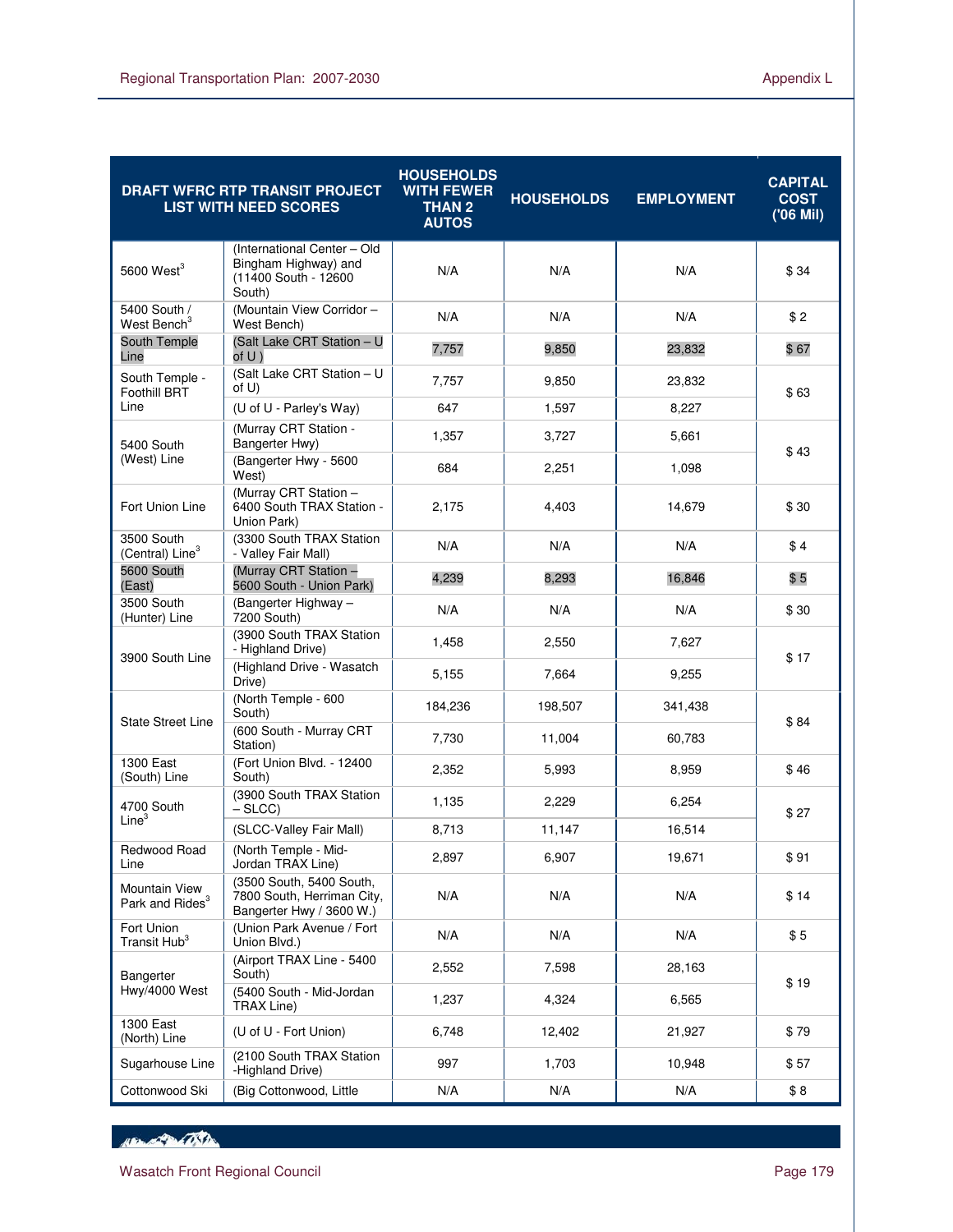|                                                 | <b>DRAFT WFRC RTP TRANSIT PROJECT</b><br><b>LIST WITH NEED SCORES</b>                | <b>HOUSEHOLDS</b><br><b>WITH FEWER</b><br><b>THAN 2</b><br><b>AUTOS</b> | <b>HOUSEHOLDS</b> | <b>EMPLOYMENT</b> | <b>CAPITAL</b><br><b>COST</b><br>('06 Mil) |
|-------------------------------------------------|--------------------------------------------------------------------------------------|-------------------------------------------------------------------------|-------------------|-------------------|--------------------------------------------|
| Park and Rides <sup>3</sup>                     | Cottonwood, 9400 South /<br>1300 East)                                               |                                                                         |                   |                   |                                            |
| 3500 South<br><b>Streetcar</b>                  | (West Valley TRAX Line -<br>Bangerter Highway)<br>(Bangerter Highway - 7200<br>West) | 2,591                                                                   | 6,291             | 8,415             | \$ 137                                     |
| Draper (South<br>Extension) Line <sup>3</sup>   | (12400 South -14600<br>South)                                                        | 103                                                                     | 462               | 228               | \$122                                      |
| 600 North Line                                  | (South Davis Line - 2200<br>West)                                                    | 1,470                                                                   | 2,565             | 9,721             | \$29                                       |
| <b>Redwood Road</b><br>(South) Line             | (Mid-Jordan TRAX Line -<br>Riverton/Bluffdale/Draper<br><b>CRT Station)</b>          | 781                                                                     | 2,839             | 3,406             | \$18                                       |
|                                                 | (Airport TRAX Line - 7800<br>South)                                                  | 319                                                                     | 1,160             | 2,095             |                                            |
| <b>Mountain View</b><br>Line                    | (7800 South -<br>Riverton/Bluffdale/Draper<br><b>CRT Station)</b>                    | 131                                                                     | 583               | 476               | \$31                                       |
| I-215 (East) Line                               | (Parley's Way - Fort Union<br>Blvd.)                                                 | 1,256                                                                   | 2.981             | 5,469             | \$77                                       |
| 3500 South<br>(Magna) Line                      | 7200 West - U111 & SR<br>201                                                         | N/A                                                                     | N/A               | N/A               | \$2                                        |
| Utah Line <sup>3</sup>                          | (14600 South - Utah<br>County Line)                                                  | N/A                                                                     | N/A               | N/A               | \$65                                       |
| Summit Line <sup>3</sup>                        | (Foothill Line - Summit<br>County Line)                                              | N/A                                                                     | N/A               | N/A               | TBD                                        |
| Tooele Line <sup>3</sup>                        | (Salt Lake City - Tooele<br>County Line)                                             | N/A                                                                     | N/A               | N/A               | <b>TBD</b>                                 |
| Southwest<br>Downtown Line'                     | (900 South TRAX Station -<br>Salt Lake CRT Station)                                  | 9,957                                                                   | 11,327            | 23,404            | \$19                                       |
| 200 South Line <sup>2</sup>                     | (Capitol - 200 South - Salt<br>Lake CRT Station)                                     | 13,347                                                                  | 13,808            | 87,616            | \$6                                        |
| 200 West<br><b>Branded Bus</b><br>Line          | (900 South TRAX Station -<br>North Temple)                                           | 9,779                                                                   | 11,237            | 52,465            | \$8                                        |
| 400 South Direct<br>TRAX Link                   | (Main Street - Salt Lake<br><b>CRT Station)</b>                                      | N/A                                                                     | N/A               | N/A               | \$53                                       |
| <b>Hill Connector</b>                           | (Layton CRT - Hill AFB -<br>Clearfield CRT)                                          | 15,780                                                                  | 20,035            | 28,933            | \$6                                        |
| US-89 Park and<br>Ride                          | 200 North in Kaysville                                                               | N/A                                                                     | N/A               | N/A               | \$3                                        |
| <b>Hill AFB</b><br>Transfer Center <sup>3</sup> | (SR-193 / University<br>Avenue in Clearfield)                                        | N/A                                                                     | N/A               | N/A               | \$5                                        |
| South Davis Line                                | (SLC CBD - Parrish Lane)                                                             | 2,569                                                                   | 4,834             | 19,559            | \$96                                       |
| Bamburger Line <sup>3</sup>                     | (Layton Hills/I-15) (West<br>HAFB - Roy - East Ogden<br>Airport - Wall Avenue)       | N/A                                                                     | N/A               | N/A               | \$26                                       |
| North Redwood<br>Line                           | (North Temple - Woods<br>Cross CRT - East<br>Bountiful)                              | 2,449                                                                   | 6,209             | 16,428            | \$15                                       |
| South Davis Line<br>Upgrades <sup>3</sup>       | (SLC CBD - Parrish Lane)                                                             | N/A                                                                     | N/A               | N/A               | \$30                                       |
| Centerville -<br><b>Riverdale Line</b>          | (Ogden Intermodal -<br>Ogden CBD - Riverdale -<br>Roy - Parrish Ln.)                 | 5,176                                                                   | 15,307            | 45,237            | \$34                                       |

Hampton College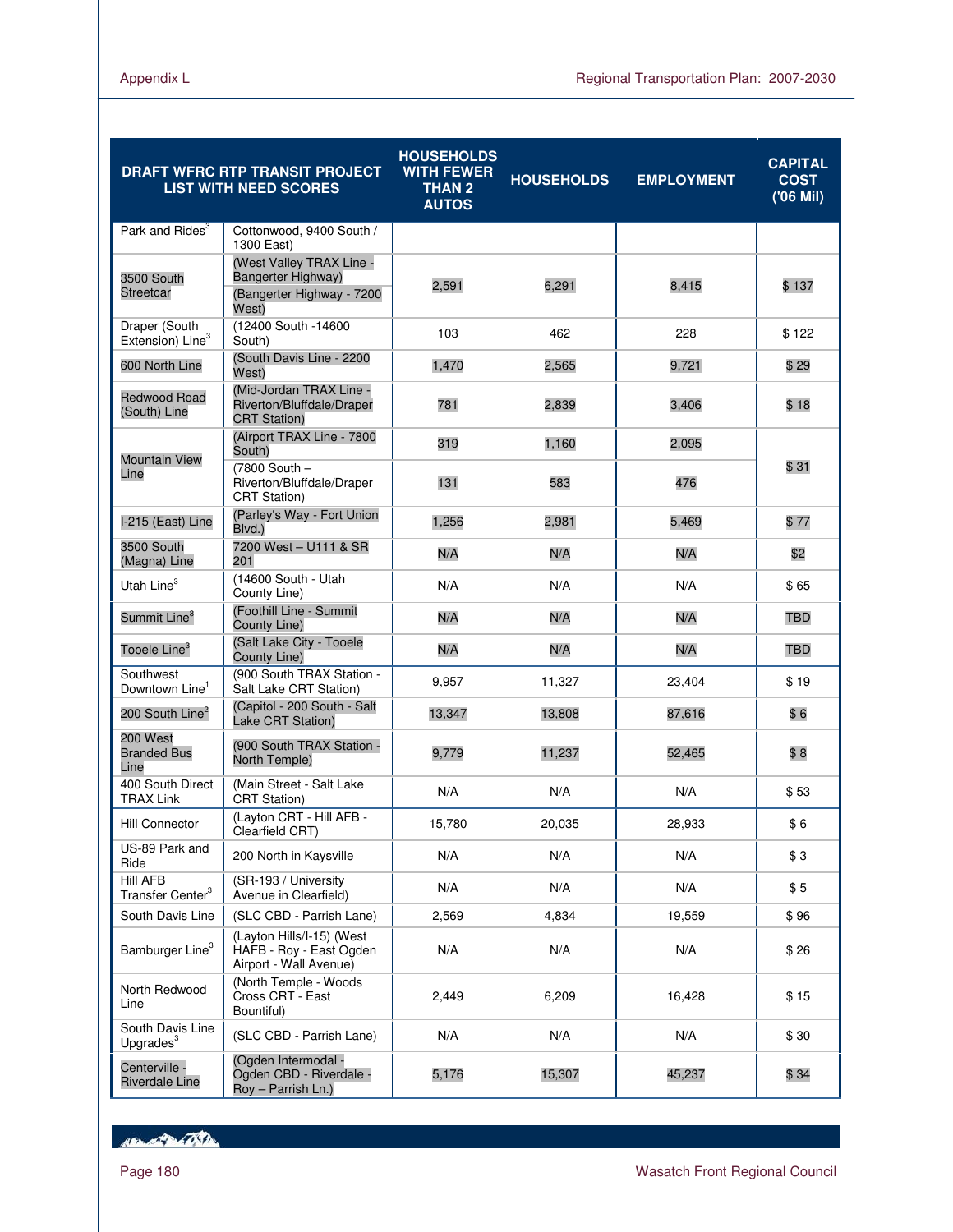|                                                    | <b>DRAFT WFRC RTP TRANSIT PROJECT</b><br><b>LIST WITH NEED SCORES</b>                   | <b>HOUSEHOLDS</b><br><b>WITH FEWER</b><br><b>THAN 2</b><br><b>AUTOS</b> | <b>HOUSEHOLDS</b> | <b>EMPLOYMENT</b> | <b>CAPITAL</b><br><b>COST</b><br>('06 Mil) |
|----------------------------------------------------|-----------------------------------------------------------------------------------------|-------------------------------------------------------------------------|-------------------|-------------------|--------------------------------------------|
| South Davis-<br>Farmington Line                    | (Parrish Ln. - Lagoon)                                                                  | N/A                                                                     | N/A               | N/A               | \$9                                        |
| $Farmington -$<br>Riverdale Line                   | (Ogden Intermodal -<br>Ogden CBD - Riverdale -<br>$Row - Laqoon)$                       | 2.569                                                                   | 4.834             | 19.559            | \$25                                       |
| <b>Weber State</b><br>Line                         | (Ogden Intermodal Center<br>- Downtown Ogden - WSU<br>- McKay Dee Hospital)             | 5.101                                                                   | 8.855             | 26.058            | \$34                                       |
| Washington                                         | (North Ogden - Harrisville<br>– ATC)                                                    | 749                                                                     | 2,094             | 1,506             | \$41                                       |
| <b>Boulevard BRT</b><br>Line                       | (ATC - Ogden Intermodal<br>Center - Ogden CBD -<br>Newgate Mall)                        | 2,680                                                                   | 5,184             | 16,249            |                                            |
| Washington<br><b>Boulevard EB</b><br>Line          | (North Ogden - Ogden<br>Intermodal Center - Ogden<br>CBD - Newgate Mall -<br>Riverdale) | N/A                                                                     | N/A               | N/A               | \$16                                       |
| West<br>Davis/Weber                                | (Clearfield - Syracuse –<br>West Point - Clinton -<br>Ogden)                            | 6.861                                                                   | 14.996            | 43.335            | \$21                                       |
| <b>Box Elder</b><br><b>County CRT</b><br>Extension | (Pleasant View CRT<br><b>Station - Box Elder County</b><br>Line)                        | N/A                                                                     | N/A               | N/A               | \$240                                      |

### **Activity centers and mixed-use centers within one-half mile of the alignment**

One of the Regional Growth Principles newly adopted by the Wasatch Front Regional Council is "to integrate local land-use with the regional transportation system". For this reason projects that support regionally significant transit activity centers and mixed-use centers are more highly regarded.

Once again WFRC staff used the 55 activity centers and 14 mixed use centers identified for and discussed in Chapter 5 (Evaluation of System Alternatives), Section 5.3. Projects received one point for each regionally significant activity or mixed-use center within ½ mile radius of a project station. The project with the most regionally significant activity or mixed-use center within  $\frac{1}{2}$  mile radius of a project station was given the full six points and all other project segments received points proportional to that highest score.

### **Does the project provide an alternative in a regional geographic choke point?**

The geography of the region includes several narrow areas which are significant barriers to smooth transportation flow during the typical commute and can become virtually impenetrable barriers when affected by major accidents and severe weather. For this reason WFRC staff elected to identify projects that provide transportation alternatives in these areas as more needed.

WFRC staff identified the most significant geographical choke points primarily using local knowledge. All identified areas were recorded on a map for future use. The eight identified geographic choke points are as follows: Willard Bay area, Ogden Canyon, Weber Canyon, Farmington, Beck Street area, Lake Point, Parley's Canyon, and the Point of the Mountain.

HELL CONTRACTOR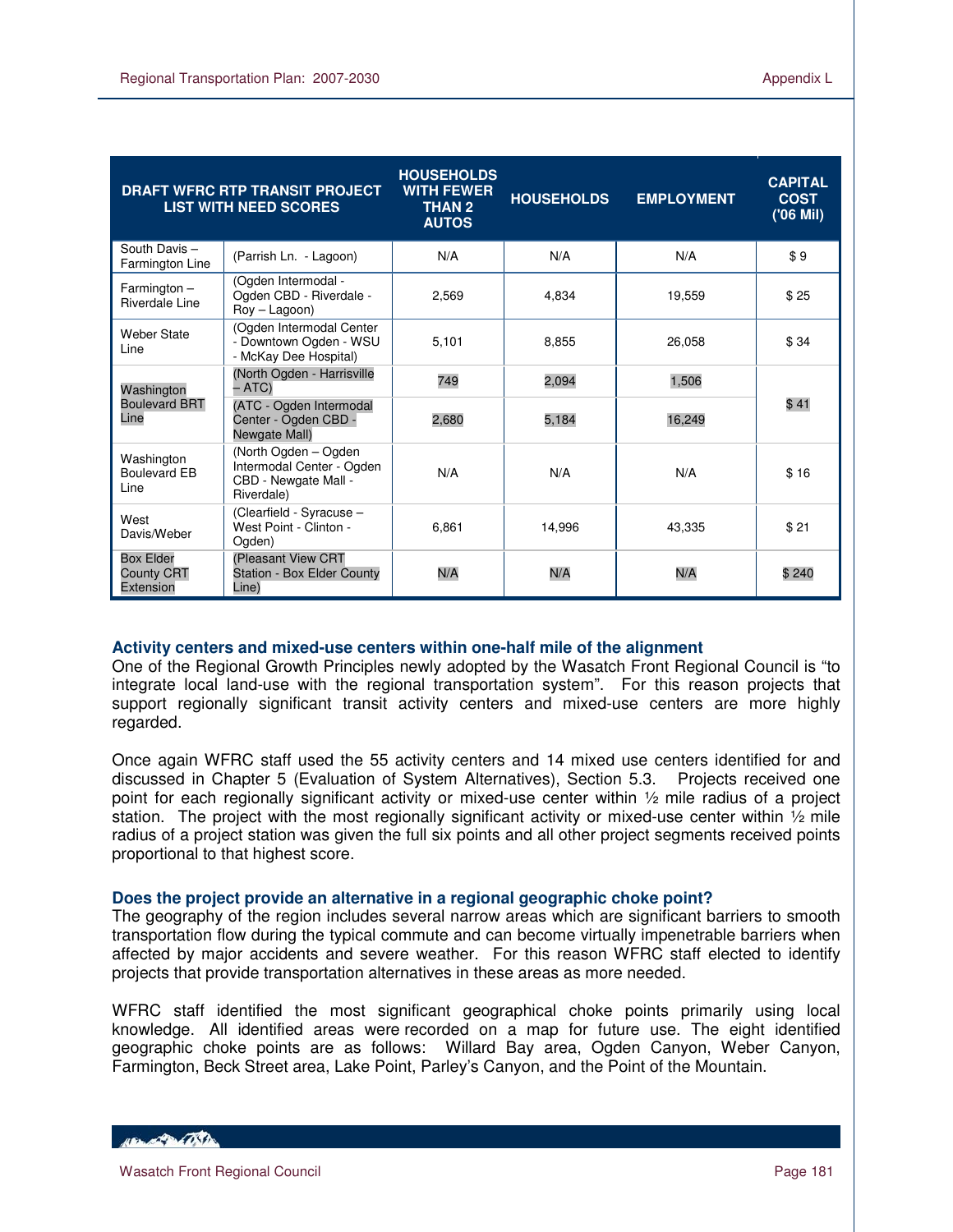Projects received one point for each regional geographic choke point they traversed (and thus added an alternative within). The project adding the most alternatives within these choke points was given the full six points. All other project segments received 'need' points proportional to that highest score.

### **Does the project run in a Constrained Critical Corridor?**

WFRC staff defined constrained critical corridors as those areas, and sometimes specific streets, where significant congested is projected unless something is done and where the streets would be very difficult to widen.

Severe congestion was identified by WFRC staff by modeling projected 2030 area demographics on the existing and committed transportation system as found in the 2012 Transportation Improvement Program. Road segments of two or more miles in length that have afternoon peak period traffic volume far in excess of their theoretical traffic capacity (volume to capacity ratios greater than 1.2) were identified. Each of the roads projected to have severe congestion was evaluated via aerial and field studies for their ability to be reasonably expanded. Areas with regionally significant roads with two or more miles of severe congestion without the reasonable prospect of widening were identified as Constrained Critical Corridors. Projects in one or more Constrained Critical Corridors received the full six points. This information is displayed below in Table-L14.

|                                         | <b>DRAFT WFRC RTP TRANSIT PROJECT</b><br><b>LIST WITH NEED SCORES</b>                 | <b>ACCESS TO</b><br><b>ACTIVITY &amp;</b><br><b>MIXED-USE</b><br><b>CENTERS</b> | <b>CHOKEPOINTS</b> | <b>CONSTRAINED</b><br><b>CRITICAL</b><br><b>CORRIDOR</b> | <b>CAPITAL</b><br><b>COST</b><br>('06 Mil) |
|-----------------------------------------|---------------------------------------------------------------------------------------|---------------------------------------------------------------------------------|--------------------|----------------------------------------------------------|--------------------------------------------|
| Airport Line                            | (Energy Solutions Arena -<br>SLIA)                                                    | 2.0                                                                             | 0                  | $\Omega$                                                 | \$326                                      |
| <b>Draper Core</b><br>Line              | (10000 South TRAX<br>Station - 12400 South)                                           | 0.5                                                                             | 0                  | 0                                                        | \$100                                      |
| FrontRunner<br>(South) Line             | (Salt Lake CRT Station -<br>Utah County Line)                                         | 2.5                                                                             | 3                  | 0                                                        | \$400                                      |
| Mid-Jordan Line                         | (6400 South TRAX Station<br>- Bangerter Highway)                                      | $\mathbf 0$                                                                     | 0                  | 6                                                        |                                            |
|                                         | (Bangerter Highway -<br>Daybreak)                                                     | 0.5                                                                             | 0                  | 0                                                        | \$373                                      |
| <b>West Valley Line</b>                 | (2100 South TRAX Station<br>- Valley Fair Mall)                                       | 1.3                                                                             | 0                  | 0                                                        | \$253                                      |
| 3500 South<br>(Granger) Line            | (Valley Fair Mall -<br>Bangerter Highway)                                             | 0.5                                                                             | $\Omega$           | 6                                                        | \$11                                       |
| 900 South $3$                           | (400 West / 800 South - I-<br>215)                                                    | N/A                                                                             | N/A                | N/A                                                      | \$5                                        |
| Northern West<br>Bench <sup>3</sup>     | (Salt Lake International<br>Airport - International<br>Center - 7200 West / I-80)     | N/A                                                                             | N/A                | N/A                                                      | \$11                                       |
| 5600 West $3$                           | (International Center - Old<br>Bingham Highway) and<br>(11400 South - 12600<br>South) | N/A                                                                             | N/A                | N/A                                                      | \$34                                       |
| 5400 South /<br>West Bench <sup>3</sup> | (Mountain View Corridor -<br>West Bench)                                              | N/A                                                                             | N/A                | N/A                                                      | \$2                                        |
| South Temple<br>Line                    | (Salt Lake CRT Station - U<br>of $U$ )                                                | 3.8                                                                             | $\bf{0}$           | $\overline{\mathbf{0}}$                                  | \$67                                       |
| South Temple -                          | (Salt Lake CRT Station - U                                                            | 3.8                                                                             | 0                  | 0                                                        | \$63                                       |

# **TABLE L-14 TRANSIT PROJECT LIST WITH SELECT GROWTH PRINCIPLE SCORES (1 OF 2)**

**ARACTER COSTA**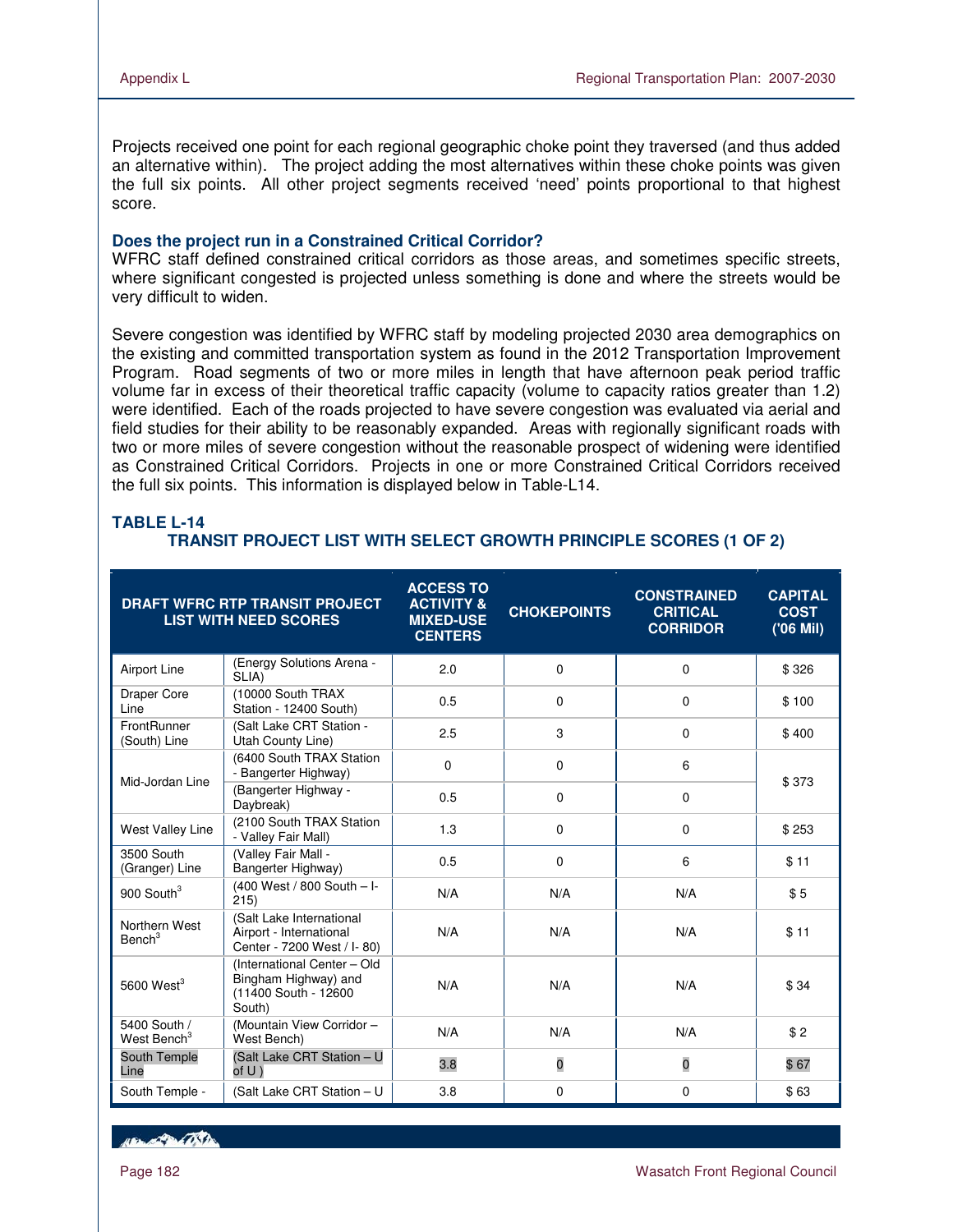|                                               | <b>DRAFT WFRC RTP TRANSIT PROJECT</b><br><b>LIST WITH NEED SCORES</b>              | <b>ACCESS TO</b><br><b>ACTIVITY &amp;</b><br><b>MIXED-USE</b><br><b>CENTERS</b> | <b>CHOKEPOINTS</b>      | <b>CONSTRAINED</b><br><b>CRITICAL</b><br><b>CORRIDOR</b> | <b>CAPITAL</b><br><b>COST</b><br>('06 Mil) |
|-----------------------------------------------|------------------------------------------------------------------------------------|---------------------------------------------------------------------------------|-------------------------|----------------------------------------------------------|--------------------------------------------|
| <b>Foothill BRT</b>                           | of $U$ )                                                                           |                                                                                 |                         |                                                          |                                            |
| Line                                          | (U of U - Parley's Way)                                                            | 0.5                                                                             | 3                       | 6                                                        |                                            |
| 5400 South                                    | (Murray CRT Station -<br>Bangerter Hwy)                                            | 0.5                                                                             | 0                       | 6                                                        | \$43                                       |
| (West) Line                                   | (Bangerter Hwy - 5600<br>West)                                                     | $\mathbf 0$                                                                     | $\mathbf 0$             | $\mathbf 0$                                              |                                            |
| Fort Union Line                               | (Murray CRT Station -<br>6400 South TRAX Station -<br>Union Park)                  | 1.0                                                                             | $\mathbf 0$             | 6                                                        | \$30                                       |
| 3500 South<br>(Central) Line <sup>3</sup>     | (3300 South TRAX Station<br>- Valley Fair Mall)                                    | N/A                                                                             | N/A                     | N/A                                                      | \$4                                        |
| 5600 South<br>(East)                          | (Murray CRT Station -<br>5600 South - Union Park)                                  | 0.8                                                                             | $\overline{\mathbf{0}}$ | 6                                                        | \$5                                        |
| 3500 South<br>(Hunter) Line                   | (Bangerter Highway -<br>7200 South)                                                | $\mathbf 0$                                                                     | 0                       | 6                                                        | \$30                                       |
| 3900 South Line                               | (3900 South TRAX Station<br>- Highland Drive)                                      | 0.5                                                                             | $\mathbf 0$             | 0                                                        | \$17                                       |
|                                               | (Highland Drive - Wasatch<br>Drive)                                                | 0.3                                                                             | 0                       | $\mathbf 0$                                              |                                            |
| <b>State Street Line</b>                      | (North Temple - 600<br>South)                                                      | 6.0                                                                             | 0                       | 0                                                        | \$84                                       |
|                                               | (600 South - Murray CRT<br>Station)                                                | 6.0                                                                             | $\mathbf 0$             | $\mathbf 0$                                              |                                            |
| 1300 East<br>(South) Line                     | (Fort Union Blvd. - 12400<br>South)                                                | 1.5                                                                             | $\mathbf 0$             | $\mathbf 0$                                              | \$46                                       |
| 4700 South<br>Line <sup>3</sup>               | (3900 South TRAX Station<br>– SLCC)                                                | 0.3                                                                             | $\mathbf 0$             | 0                                                        | \$27                                       |
|                                               | (SLCC-Valley Fair Mall)                                                            |                                                                                 |                         |                                                          |                                            |
| Redwood Road<br>Line                          | (North Temple - Mid-<br>Jordan TRAX Line)                                          | 0.8                                                                             | $\mathbf 0$             | 6                                                        | \$91                                       |
| Mountain View<br>Park and Rides <sup>3</sup>  | (3500 South, 5400 South,<br>7800 South, Herriman City,<br>Bangerter Hwy / 3600 W.) | N/A                                                                             | N/A                     | N/A                                                      | \$ 14                                      |
| Fort Union<br>Transit Hub <sup>3</sup>        | (Union Park Avenue / Fort<br>Union Blvd.)                                          | N/A                                                                             | N/A                     | N/A                                                      | \$5                                        |
| Bangerter                                     | (Airport TRAX Line - 5400<br>South)                                                | 0.8                                                                             | $\mathbf 0$             | 6                                                        | \$19                                       |
| Hwy/4000 West                                 | (5400 South - Mid-Jordan<br>TRAX Line)                                             | 0.5                                                                             | 0                       | 6                                                        |                                            |
| 1300 East<br>(North) Line                     | (U of U - Fort Union)                                                              | 1.5                                                                             | $\pmb{0}$               | 6                                                        | \$79                                       |
| Sugarhouse Line                               | (2100 South TRAX Station<br>-Highland Drive)                                       | 0.5                                                                             | $\mathbf 0$             | 0                                                        | \$57                                       |
| Cottonwood Ski<br>Park and Rides <sup>3</sup> | (Big Cottonwood, Little<br>Cottonwood, 9400 South /<br>1300 East)                  | N/A                                                                             | N/A                     | N/A                                                      | \$8                                        |
| 3500 South                                    | (West Valley TRAX Line -<br>Bangerter Highway)                                     | 0.5                                                                             | 0                       | 0                                                        | \$137                                      |
| <b>Streetcar</b>                              | (Bangerter Highway - 7200<br>West)                                                 |                                                                                 |                         |                                                          |                                            |
| Draper (South<br>Extension) Line <sup>3</sup> | (12400 South -14600<br>South)                                                      | $\pmb{0}$                                                                       | 0                       | 0                                                        | \$122                                      |

HELL OF THE CONTROL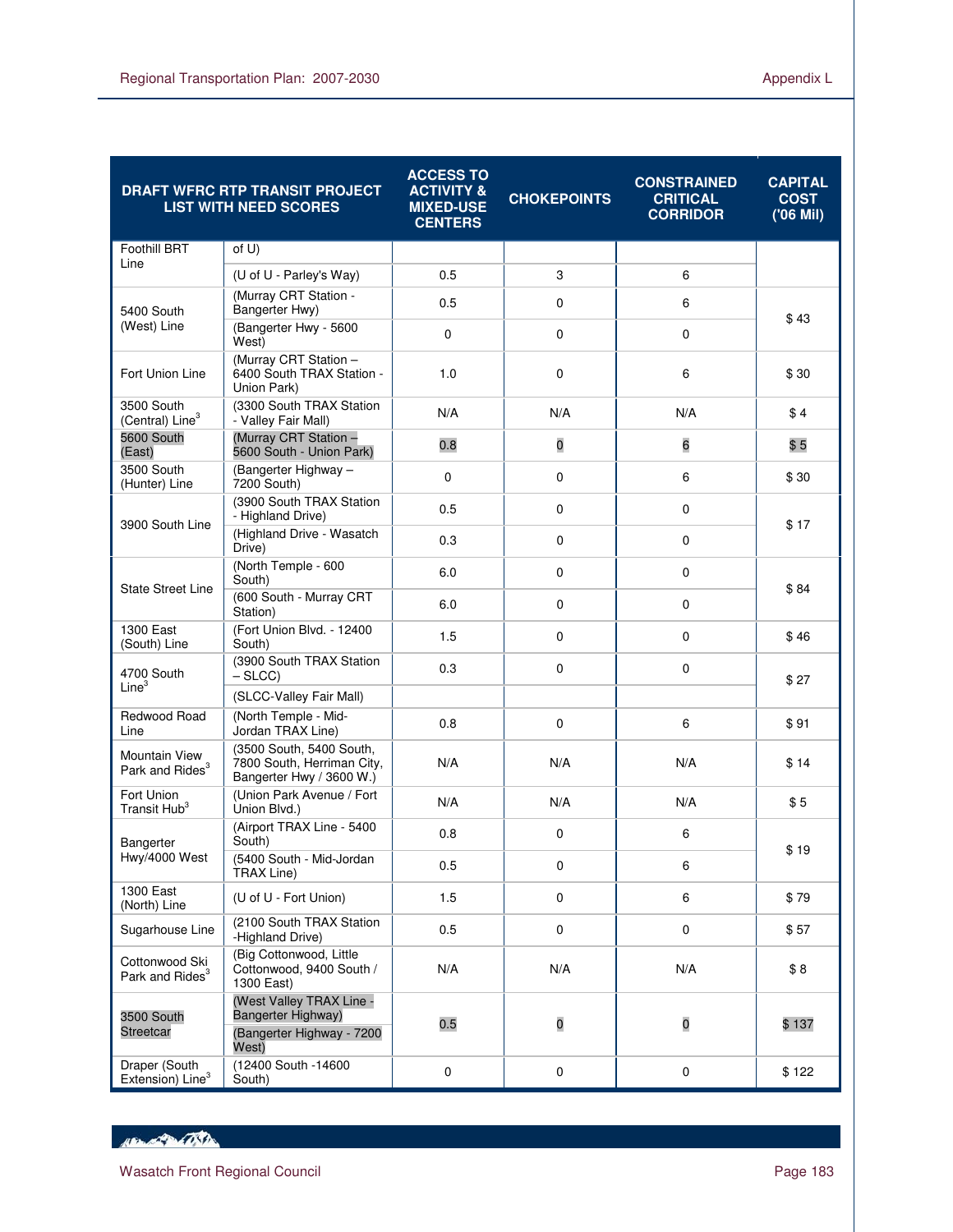|                                                 | <b>DRAFT WFRC RTP TRANSIT PROJECT</b><br><b>LIST WITH NEED SCORES</b>          | <b>ACCESS TO</b><br><b>ACTIVITY &amp;</b><br><b>MIXED-USE</b><br><b>CENTERS</b> | <b>CHOKEPOINTS</b> | <b>CONSTRAINED</b><br><b>CRITICAL</b><br><b>CORRIDOR</b> | <b>CAPITAL</b><br><b>COST</b><br>('06 Mil) |
|-------------------------------------------------|--------------------------------------------------------------------------------|---------------------------------------------------------------------------------|--------------------|----------------------------------------------------------|--------------------------------------------|
| 600 North Line                                  | (South Davis Line - 2200)<br>West)                                             | 2.3                                                                             | $\mathbf 0$        | 0                                                        | \$29                                       |
| Redwood Road<br>(South) Line                    | (Mid-Jordan TRAX Line -<br>Riverton/Bluffdale/Draper<br><b>CRT Station)</b>    | $\overline{0}$                                                                  | 0                  | 6                                                        | \$18                                       |
| <b>Mountain View</b>                            | (Airport TRAX Line - 7800<br>South)                                            | 0.5                                                                             | O                  | 0                                                        |                                            |
| Line                                            | (7800 South -<br>Riverton/Bluffdale/Draper<br><b>CRT Station</b> )             | 0.3                                                                             | O                  | 0                                                        | \$31                                       |
| I-215 (East) Line                               | (Parley's Way - Fort Union<br>Blvd.)                                           | 0.5                                                                             | 3                  | 0                                                        | \$77                                       |
| 3500 South<br>(Magna) Line                      | 7200 West - U111 & SR<br>201                                                   | N/A                                                                             | N/A                | N/A                                                      | \$2                                        |
| Utah Line <sup>3</sup>                          | (14600 South - Utah<br>County Line)                                            | N/A                                                                             | N/A                | N/A                                                      | \$65                                       |
| Summit Line <sup>3</sup>                        | (Foothill Line - Summit<br>County Line)                                        | N/A                                                                             | N/A                | N/A                                                      | TBD                                        |
| Tooele Line $^3$                                | (Salt Lake City - Tooele<br>County Line)                                       | N/A                                                                             | N/A                | N/A                                                      | TBD                                        |
| Southwest<br>Downtown Line <sup>1</sup>         | (900 South TRAX Station -<br>Salt Lake CRT Station)                            | 3.5                                                                             | $\mathbf 0$        | 0                                                        | \$19                                       |
| 200 South Line <sup>2</sup>                     | (Capitol - 200 South - Salt<br>Lake CRT Station)                               | 4.0                                                                             | O                  | O                                                        | \$6                                        |
| 200 West<br><b>Branded Bus</b><br>Line          | (900 South TRAX Station -<br>North Temple)                                     | 4.0                                                                             | O                  | O                                                        | \$8                                        |
| 400 South Direct<br><b>TRAX Link</b>            | (Main Street - Salt Lake<br><b>CRT Station)</b>                                | N/A                                                                             | N/A                | N/A                                                      | \$53                                       |
| <b>Hill Connector</b>                           | (Layton CRT - Hill AFB -<br>Clearfield CRT)                                    | 0.8                                                                             | $\mathbf 0$        | 0                                                        | \$6                                        |
| US-89 Park and<br>Ride                          | 200 North in Kaysville                                                         | N/A                                                                             | N/A                | N/A                                                      | \$3                                        |
| <b>Hill AFB</b><br>Transfer Center <sup>3</sup> | (SR-193 / University<br>Avenue in Clearfield)                                  | N/A                                                                             | N/A                | N/A                                                      | \$5                                        |
| South Davis Line                                | (SLC CBD - Parrish Lane)                                                       | 1.3                                                                             | $\mathbf 0$        | 0                                                        | \$96                                       |
| Bamburger Line <sup>3</sup>                     | (Layton Hills/I-15) (West<br>HAFB - Roy - East Ogden<br>Airport - Wall Avenue) | N/A                                                                             | N/A                | N/A                                                      | \$26                                       |
| North Redwood<br>Line                           | (North Temple - Woods<br>Cross CRT - East<br>Bountiful)                        | 0.5                                                                             | 3                  | 0                                                        | \$15                                       |
| South Davis Line<br>Upgrades <sup>3</sup>       | (SLC CBD - Parrish Lane)                                                       | N/A                                                                             | N/A                | N/A                                                      | \$30                                       |
| Centerville -<br><b>Riverdale Line</b>          | (Ogden Intermodal -<br>Ogden CBD - Riverdale -<br>Roy - Parrish Ln.)           | 1.5                                                                             | $\mathbf 0$        | $\mathbf 0$                                              | \$34                                       |
| South Davis-<br>Farmington Line                 | (Parrish Ln. - Lagoon)                                                         | 1.3                                                                             | 6                  | 0                                                        | \$9                                        |
| $Farmington -$<br>Riverdale Line                | (Ogden Intermodal -<br>Ogden CBD - Riverdale -<br>Roy - Lagoon)                | 1.5                                                                             | $\mathbf 0$        | 0                                                        | \$25                                       |
| <b>Weber State</b><br>Line                      | (Ogden Intermodal Center<br>- Downtown Ogden - WSU<br>- McKay Dee Hospital)    | 2.0                                                                             | 0                  | 6                                                        | \$34                                       |

Hampton College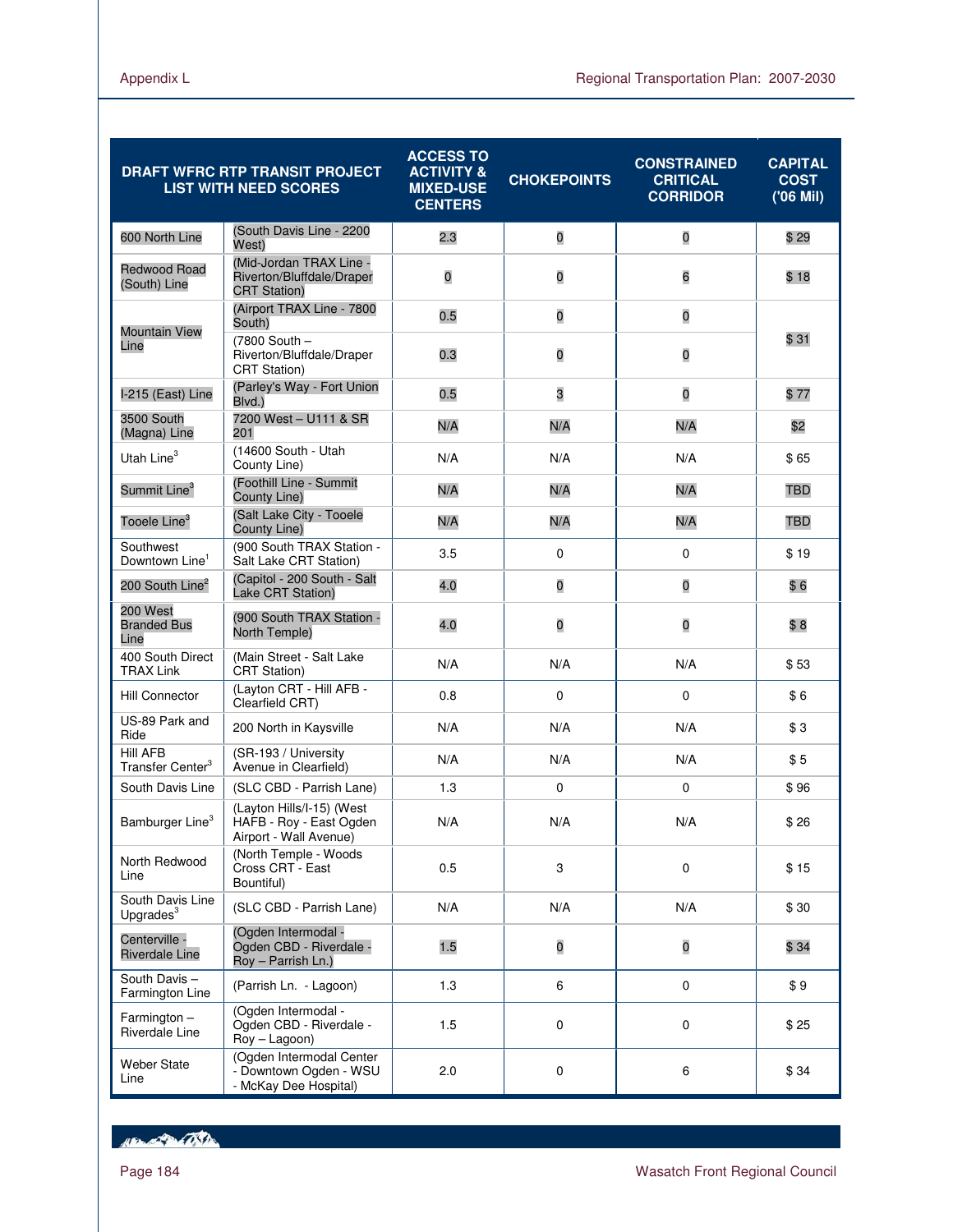| <b>DRAFT WFRC RTP TRANSIT PROJECT</b><br><b>LIST WITH NEED SCORES</b> |                                                                                                          | <b>ACCESS TO</b><br><b>ACTIVITY &amp;</b><br><b>MIXED-USE</b><br><b>CENTERS</b> | <b>CHOKEPOINTS</b> | <b>CONSTRAINED</b><br><b>CRITICAL</b><br><b>CORRIDOR</b> | <b>CAPITAL</b><br><b>COST</b><br>$(06$ Mil) |
|-----------------------------------------------------------------------|----------------------------------------------------------------------------------------------------------|---------------------------------------------------------------------------------|--------------------|----------------------------------------------------------|---------------------------------------------|
| Washington<br><b>Boulevard BRT</b><br>Line                            | (North Ogden - Harrisville<br>– ATC)<br>(ATC - Ogden Intermodal<br>Center - Ogden CBD -<br>Newgate Mall) | 2.0                                                                             | $\overline{0}$     | 0                                                        | \$41                                        |
| Washington<br>Boulevard EB<br>Line                                    | (North Ogden - Ogden<br>Intermodal Center - Ogden<br>CBD - Newgate Mall -<br>Riverdale)                  | N/A                                                                             | N/A                | N/A                                                      | \$16                                        |
| West<br>Davis/Weber                                                   | (Clearfield - Syracuse –<br>West Point - Clinton -<br>Ogden)                                             | 0.8                                                                             | $\Omega$           | 0                                                        | \$21                                        |
| <b>Box Elder</b><br><b>County CRT</b><br>Extension                    | (Pleasant View CRT<br><b>Station - Box Elder County</b><br>Line)                                         | $\overline{0}$                                                                  | 3                  | $\overline{0}$                                           | \$240                                       |

### **Has the project gone through any individual study? Is it on the city plans? Has its' right-ofway been preserved?**

A project that has full community support is more likely to be successful than a project that is being ignored by the community. Projects that have gone through the planning process have more details identified allowing the jurisdictions to properly plan for the project.

A project is likely to be less expensive when the right-of-way is being preserved, developers are active participants in accommodating the project, and the cities and state are thinking about the ultimate needs of the transit projected when they place infrastructure in the corridor. Proper placement of utilities alone can save as much as 20 percent of the costs of light-rail in a corridor.

A project that has full community support is more likely to have more riders because the city is placing higher densities next to future stations, orienting the openings to businesses and apartment complexes towards future stations, and insuring that sidewalks and bike lanes are serving the project. The project is also less likely to have opposition the longer the project has been on city plans as more adjacent property owners come into the area knowing that a project is being planned and sensitive land uses are steered away from properties adjacent to the project.

Projects received one and one-half 'need' points if they had undergone a planning study and three 'need' points if they have undergone a study that met the requirements for the National Environmental Policy Act (NEPA). Additionally, the projects receive three points if they are on the city's plans and there is an additional three points if their right-of-ways have been preserved. The above information is displayed below in Table L-15.

**ABLACE DE LA CONTENTE**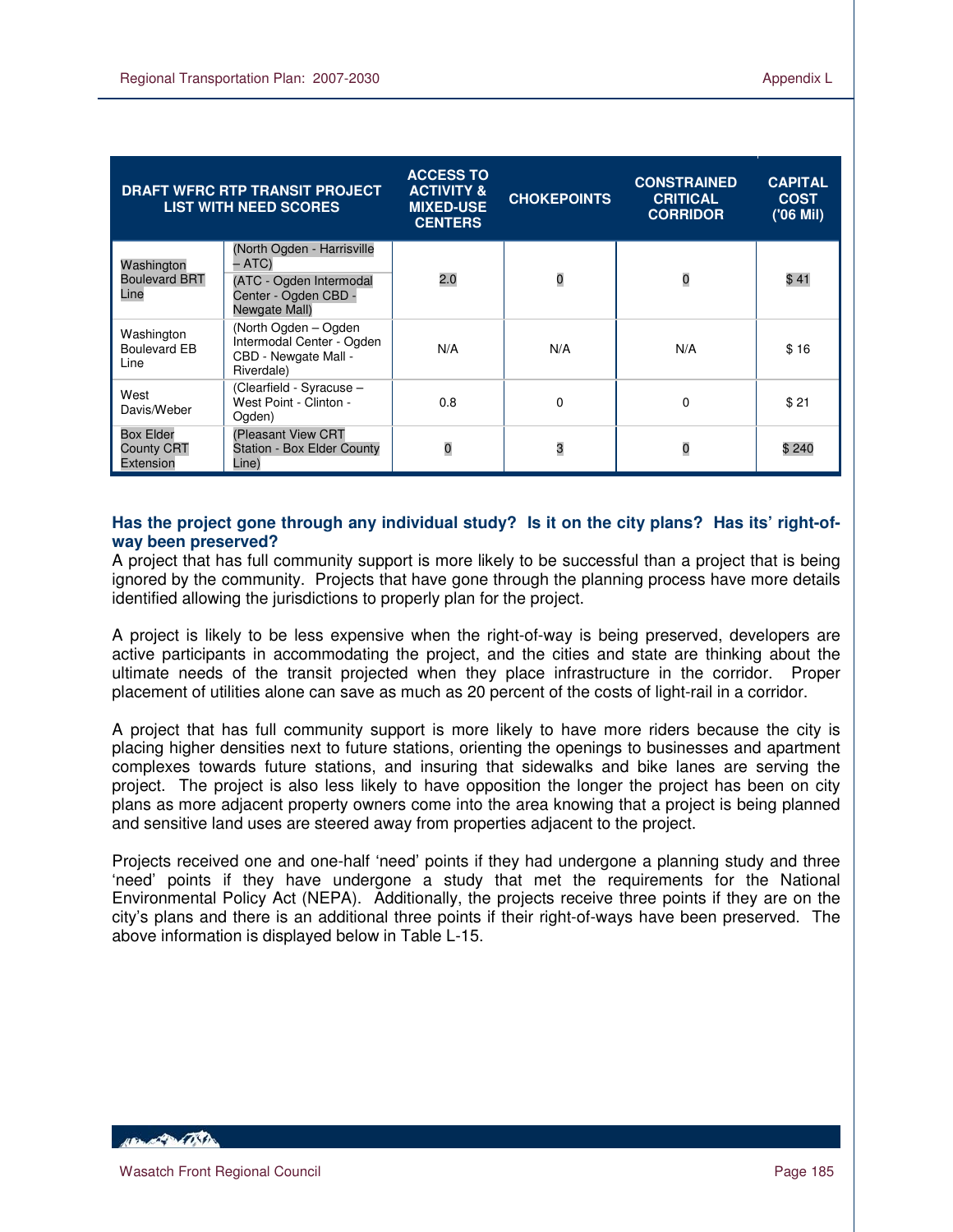# **TABLE L-15 TRANSIT PROJECT LIST WITH SELECT GROWTH PRINCIPLE SCORES (2 OF 2)**

|                                           | DRAFT WFRC RTP TRANSIT PROJECT<br><b>LIST WITH NEED SCORES</b>                        | <b>EXTENT OF</b><br><b>STUDY</b><br><b>COMPLETED</b> | <b>DEGREE ON</b><br><b>CITY PLANS</b> | <b>EXTENT RIGHT-</b><br><b>OF-WAY</b><br><b>PRESERVED</b> | <b>CAPITAL</b><br><b>COST</b><br>('06 Mil) |  |
|-------------------------------------------|---------------------------------------------------------------------------------------|------------------------------------------------------|---------------------------------------|-----------------------------------------------------------|--------------------------------------------|--|
| Airport Line                              | (Energy Solutions Arena -<br>SLIA)                                                    | 3.0                                                  | 3.0                                   | 6.0                                                       | \$326                                      |  |
| Draper Core<br>Line                       | (10000 South TRAX<br>Station - 12400 South)                                           | 1.5                                                  | 3.0                                   | 6.0                                                       | \$100                                      |  |
| FrontRunner<br>(South) Line               | (Salt Lake CRT Station -<br>Utah County Line)                                         | 1.5                                                  | 0                                     | 6.0                                                       | \$400                                      |  |
| Mid-Jordan Line                           | (6400 South TRAX Station<br>- Bangerter Highway)<br>(Bangerter Highway -<br>Daybreak) | 3.0                                                  | 3.0                                   | 6.0                                                       | \$373                                      |  |
| West Valley Line                          | (2100 South TRAX Station<br>- Valley Fair Mall)                                       | 3.0                                                  | 3.0                                   | 3.0                                                       | \$253                                      |  |
| 3500 South<br>(Granger) Line              | (Valley Fair Mall -<br>Bangerter Highway)                                             | 1.5                                                  | 3.0                                   | 3.0                                                       | \$11                                       |  |
| 900 South $3$                             | (400 West / 800 South - I-<br>215)                                                    | N/A                                                  | N/A                                   | N/A                                                       | \$5                                        |  |
| Northern West<br>Bench <sup>3</sup>       | (Salt Lake International<br>Airport - International<br>Center - 7200 West / I-80)     | N/A                                                  | N/A                                   | N/A                                                       | \$11                                       |  |
| 5600 West $3$                             | (International Center - Old<br>Bingham Highway) and<br>(11400 South - 12600<br>South) | N/A                                                  | N/A                                   | N/A                                                       | \$34                                       |  |
| 5400 South /<br>West Bench <sup>3</sup>   | (Mountain View Corridor -<br>West Bench)                                              | N/A                                                  | N/A                                   | N/A                                                       | \$2                                        |  |
| South Temple<br>Line                      | (Salt Lake CRT Station - U<br>of U)                                                   | $\overline{0}$                                       | $\mathbf 0$                           | $\mathbf 0$                                               | \$67                                       |  |
| South Temple -<br><b>Foothill BRT</b>     | (Salt Lake CRT Station - U<br>of U)                                                   | 0                                                    | 0                                     | $\pmb{0}$                                                 | \$63                                       |  |
| Line                                      | (U of U - Parley's Way)                                                               | 0                                                    | 0                                     | 0                                                         |                                            |  |
| 5400 South                                | (Murray CRT Station -<br>Bangerter Hwy)                                               | 0                                                    | 0                                     | $\mathbf 0$                                               | \$43                                       |  |
| (West) Line                               | (Bangerter Hwy - 5600<br>West)                                                        | 0                                                    | 0                                     | $\mathbf 0$                                               |                                            |  |
| Fort Union Line                           | (Murray CRT Station -<br>6400 South TRAX Station -<br>Union Park)                     | 0                                                    | 0                                     | 0                                                         | \$30                                       |  |
| 3500 South<br>(Central) Line <sup>3</sup> | (3300 South TRAX Station<br>- Valley Fair Mall)                                       | N/A                                                  | N/A                                   | N/A                                                       | \$4                                        |  |
| 5600 South<br>(East)                      | (Murray CRT Station -<br>5600 South - Union Park)                                     | 0                                                    | 0                                     | $\mathbf 0$                                               | \$5                                        |  |
| 3500 South<br>(Hunter) Line               | (Bangerter Highway -<br>7200 South)                                                   | N/A                                                  | N/A                                   | N/A                                                       | \$30                                       |  |
| 3900 South Line                           | (3900 South TRAX Station<br>- Highland Drive)                                         | $\mathbf 0$                                          | 0                                     | $\mathbf 0$                                               |                                            |  |
|                                           | (Highland Drive - Wasatch<br>Drive)                                                   | 0                                                    | 0                                     | 0                                                         | \$17                                       |  |
| <b>State Street Line</b>                  | (North Temple - 600<br>South)                                                         | 0                                                    | 0                                     | $\mathbf 0$                                               | \$84                                       |  |
|                                           | (600 South - Murray CRT<br>Station)                                                   | 0                                                    | 0                                     | 0                                                         |                                            |  |

New Partition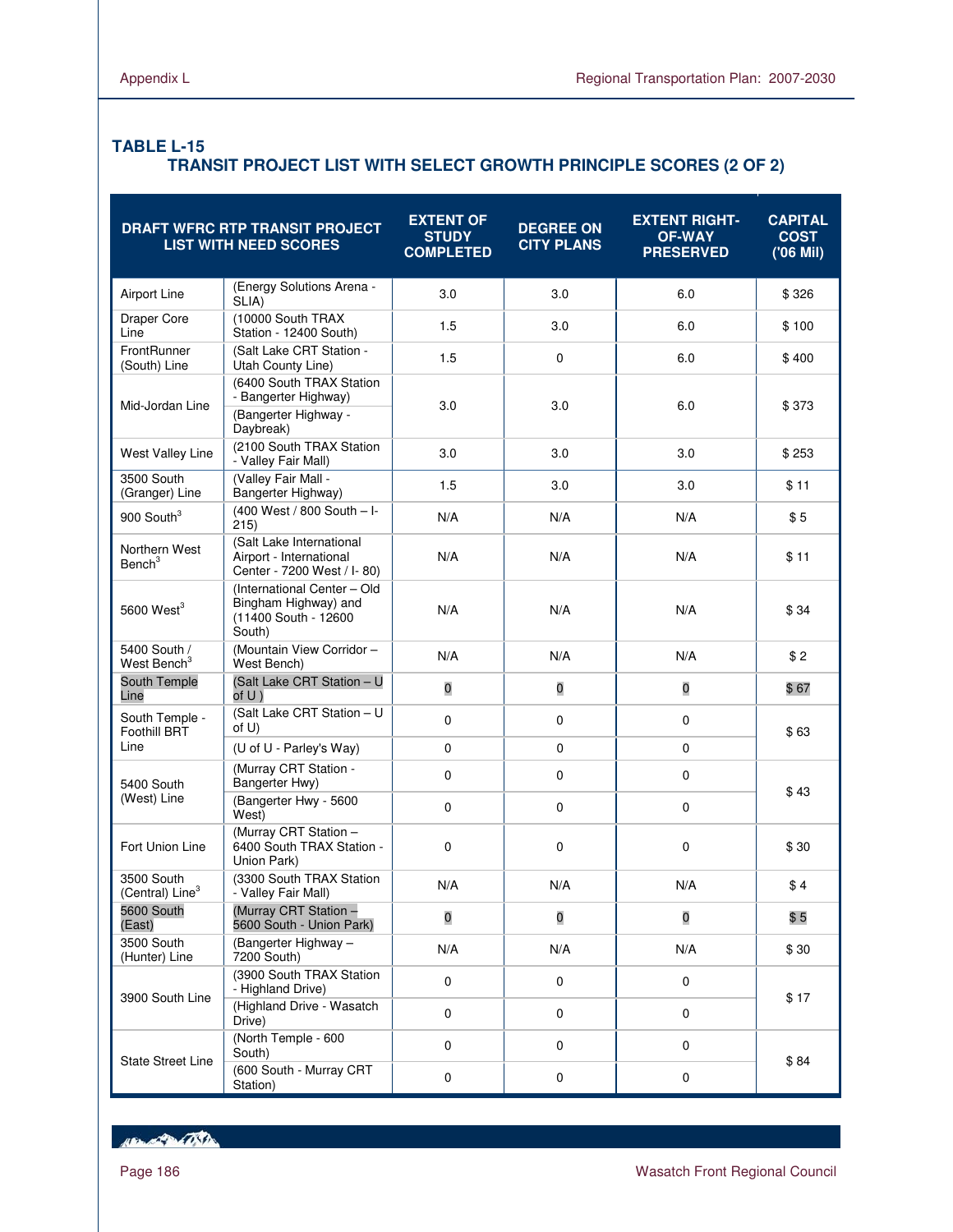|                                               | DRAFT WFRC RTP TRANSIT PROJECT<br><b>LIST WITH NEED SCORES</b>                       | <b>EXTENT OF</b><br><b>STUDY</b><br><b>COMPLETED</b> | <b>DEGREE ON</b><br><b>CITY PLANS</b> | <b>EXTENT RIGHT-</b><br><b>OF-WAY</b><br><b>PRESERVED</b> | <b>CAPITAL</b><br><b>COST</b><br>('06 Mil) |  |
|-----------------------------------------------|--------------------------------------------------------------------------------------|------------------------------------------------------|---------------------------------------|-----------------------------------------------------------|--------------------------------------------|--|
| 1300 East<br>(South) Line                     | (Fort Union Blvd. - 12400<br>South)                                                  | $\mathbf 0$                                          | $\mathbf 0$                           | $\mathbf 0$                                               | \$46                                       |  |
| 4700 South<br>Line <sup>3</sup>               | (3900 South TRAX Station<br>– SLCC)                                                  | $\mathbf 0$                                          | $\mathbf 0$                           | 0                                                         | \$27                                       |  |
|                                               | (SLCC-Valley Fair Mall)                                                              |                                                      |                                       |                                                           |                                            |  |
| Redwood Road<br>Line                          | (North Temple - Mid-<br>Jordan TRAX Line)                                            | $\pmb{0}$                                            | $\mathbf 0$                           | 0                                                         | \$91                                       |  |
| Mountain View<br>Park and Rides <sup>3</sup>  | (3500 South, 5400 South,<br>7800 South, Herriman City,<br>Bangerter Hwy / 3600 W.)   | N/A                                                  | N/A                                   | N/A                                                       | \$14                                       |  |
| Fort Union<br>Transit Hub <sup>3</sup>        | (Union Park Avenue / Fort<br>Union Blvd.)                                            | N/A                                                  | N/A                                   | N/A                                                       | \$5                                        |  |
| Bangerter                                     | (Airport TRAX Line - 5400<br>South)                                                  | $\mathbf 0$                                          | $\mathbf 0$                           | 0                                                         | \$19                                       |  |
| Hwy/4000 West                                 | (5400 South - Mid-Jordan<br>TRAX Line)                                               | $\mathbf 0$                                          | $\mathbf 0$                           | 0                                                         |                                            |  |
| 1300 East<br>(North) Line                     | (U of U - Fort Union)                                                                | $\mathbf 0$                                          | $\Omega$                              | 0                                                         | \$79                                       |  |
| Sugarhouse Line                               | (2100 South TRAX Station<br>-Highland Drive)                                         | $\mathbf 0$                                          | 3.0                                   | 6.0                                                       | \$57                                       |  |
| Cottonwood Ski<br>Park and Rides <sup>3</sup> | (Big Cottonwood, Little<br>Cottonwood, 9400 South /<br>1300 East)                    | N/A                                                  | N/A                                   | N/A                                                       | \$8                                        |  |
| 3500 South<br><b>Streetcar</b>                | (West Valley TRAX Line -<br>Bangerter Highway)<br>(Bangerter Highway - 7200<br>West) | 1.5                                                  | 3.0                                   | 3.0                                                       | \$137                                      |  |
| Draper (South<br>Extension) Line <sup>3</sup> | (12400 South -14600<br>South)                                                        | 1.5                                                  | 3.0                                   | 6.0                                                       | \$122                                      |  |
| 600 North Line                                | (South Davis Line - 2200<br>West)                                                    | 0                                                    | 0                                     | 0                                                         | \$29                                       |  |
| <b>Redwood Road</b><br>(South) Line           | (Mid-Jordan TRAX Line -<br>Riverton/Bluffdale/Draper<br><b>CRT Station)</b>          | $\overline{0}$                                       | $\overline{0}$                        | 0                                                         | \$18                                       |  |
|                                               | (Airport TRAX Line - 7800<br>South)                                                  | 1.5                                                  | 3.0                                   | 0                                                         |                                            |  |
| <b>Mountain View</b><br>Line                  | (7800 South -<br>Riverton/Bluffdale/Draper<br><b>CRT Station)</b>                    | 1.5                                                  | 3.0                                   | 0                                                         | \$31                                       |  |
| I-215 (East) Line                             | (Parley's Way - Fort Union<br>Blvd.)                                                 | $\pmb{0}$                                            | $\pmb{0}$                             | $\overline{\mathbf{0}}$                                   | \$77                                       |  |
| 3500 South<br>(Magna) Line                    | 7200 West - U111 & SR<br>201                                                         | N/A                                                  | N/A                                   | N/A                                                       | \$2                                        |  |
| Utah Line <sup>3</sup>                        | (14600 South - Utah<br>County Line)                                                  | N/A                                                  | N/A                                   | N/A                                                       | \$65                                       |  |
| Summit Line <sup>3</sup>                      | (Foothill Line - Summit<br>County Line)                                              | N/A                                                  | N/A                                   | N/A                                                       | <b>TBD</b>                                 |  |
| Tooele Line <sup>3</sup>                      | (Salt Lake City - Tooele<br>County Line)                                             | N/A                                                  | N/A                                   | N/A                                                       | <b>TBD</b>                                 |  |
| Southwest<br>Downtown Line <sup>1</sup>       | (900 South TRAX Station -<br>Salt Lake CRT Station)                                  | $\mathbf 0$                                          | 3.0                                   | 3.0                                                       | \$19                                       |  |
| 200 South Line <sup>2</sup>                   | (Capitol - 200 South - Salt<br>Lake CRT Station)                                     | 1.5                                                  | 3.0                                   | $\mathbf 0$                                               | \$6                                        |  |

HELL OF THE CONTROL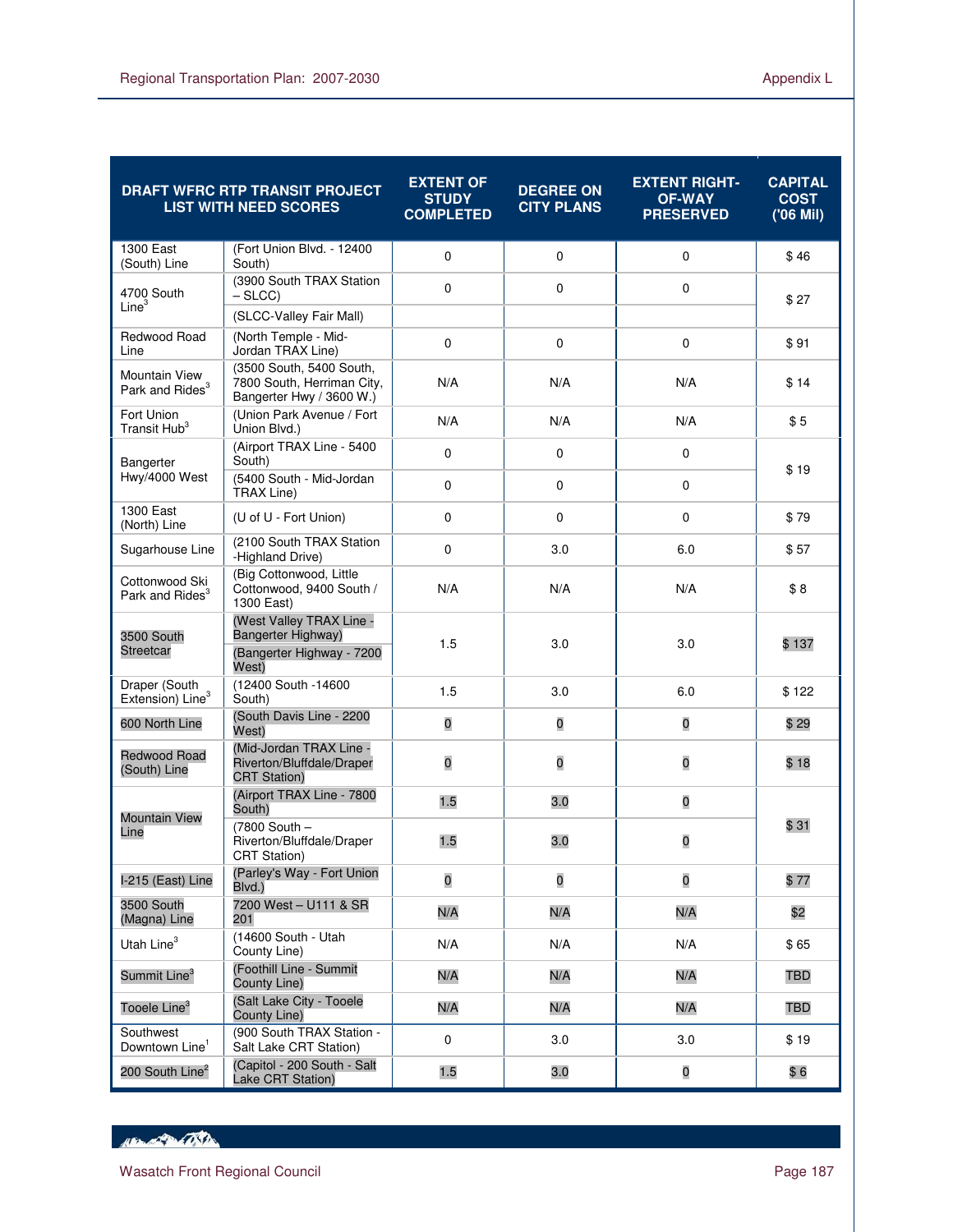| <b>DRAFT WFRC RTP TRANSIT PROJECT</b><br><b>LIST WITH NEED SCORES</b> |                                                                                         | <b>EXTENT OF</b><br><b>STUDY</b><br><b>COMPLETED</b> | <b>DEGREE ON</b><br><b>CITY PLANS</b> | <b>EXTENT RIGHT-</b><br><b>OF-WAY</b><br><b>PRESERVED</b> | <b>CAPITAL</b><br><b>COST</b><br>('06 Mil) |  |
|-----------------------------------------------------------------------|-----------------------------------------------------------------------------------------|------------------------------------------------------|---------------------------------------|-----------------------------------------------------------|--------------------------------------------|--|
| 200 West<br><b>Branded Bus</b><br>Line                                | (900 South TRAX Station -<br>North Temple)                                              | 1.5                                                  | 3.0                                   | 0                                                         | \$8                                        |  |
| 400 South Direct<br><b>TRAX Link</b>                                  | (Main Street - Salt Lake<br><b>CRT Station)</b>                                         | N/A                                                  | N/A                                   | N/A                                                       | \$53                                       |  |
| <b>Hill Connector</b>                                                 | (Layton CRT - Hill AFB -<br>Clearfield CRT)                                             | $\Omega$                                             | $\Omega$                              | $\Omega$                                                  | \$6                                        |  |
| US-89 Park and<br>Ride                                                | 200 North in Kaysville                                                                  | N/A                                                  | N/A                                   | N/A                                                       | \$3                                        |  |
| <b>Hill AFB</b><br>Transfer Center <sup>3</sup>                       | (SR-193 / University<br>Avenue in Clearfield)                                           | N/A                                                  | N/A                                   | N/A                                                       | \$5                                        |  |
| South Davis Line                                                      | (SLC CBD - Parrish Lane)                                                                | 1.5                                                  | $\mathbf 0$                           | 0                                                         | \$96                                       |  |
| Bamburger Line <sup>3</sup>                                           | (Layton Hills/I-15) (West<br>HAFB - Roy - East Ogden<br>Airport - Wall Avenue)          | $\Omega$                                             | $\Omega$                              | 3.0                                                       | \$26                                       |  |
| North Redwood<br>Line                                                 | (North Temple - Woods<br>Cross CRT - East<br>Bountiful)                                 | $\mathbf 0$                                          | $\mathbf 0$                           | 0                                                         | \$15                                       |  |
| South Davis Line<br>Upgrades <sup>3</sup>                             | (SLC CBD - Parrish Lane)                                                                | N/A                                                  | N/A                                   | N/A                                                       | \$30                                       |  |
| Centerville -<br><b>Riverdale Line</b>                                | (Ogden Intermodal -<br>Ogden CBD - Riverdale -<br>Roy - Parrish Ln.)                    | $\mathbf 0$                                          | O                                     | O                                                         | \$34                                       |  |
| South Davis-<br>Farmington Line                                       | (Parrish Ln. - Lagoon)                                                                  | N/A                                                  | N/A                                   | N/A                                                       | \$9                                        |  |
| $Farmington -$<br>Riverdale Line                                      | (Ogden Intermodal -<br>Ogden CBD - Riverdale -<br>Roy - Lagoon)                         | $\mathbf 0$                                          | $\mathbf 0$                           | 0                                                         | \$25                                       |  |
| <b>Weber State</b><br>Line                                            | (Ogden Intermodal Center<br>- Downtown Ogden - WSU<br>- McKay Dee Hospital)             | 1.5                                                  | 0                                     | 0                                                         | \$34                                       |  |
| Washington                                                            | (North Ogden - Harrisville<br>– ATC)                                                    | $\overline{0}$                                       | 0                                     | 0                                                         |                                            |  |
| <b>Boulevard BRT</b><br>Line                                          | (ATC - Ogden Intermodal<br>Center - Ogden CBD -<br>Newgate Mall)                        | $\mathbf 0$<br>0<br>0                                |                                       |                                                           | \$41                                       |  |
| Washington<br><b>Boulevard EB</b><br>Line                             | (North Ogden - Ogden<br>Intermodal Center - Ogden<br>CBD - Newgate Mall -<br>Riverdale) | N/A                                                  | N/A                                   | N/A                                                       | \$16                                       |  |
| West<br>Davis/Weber                                                   | (Clearfield - Syracuse -<br>West Point - Clinton -<br>Ogden)                            | $\mathbf 0$                                          | $\mathbf 0$                           | 0                                                         | \$21                                       |  |
| <b>Box Elder</b><br><b>County CRT</b><br>Extension                    | (Pleasant View CRT<br><b>Station - Box Elder County</b><br>Line)                        | 0                                                    | 0                                     | 6.0                                                       | \$240                                      |  |

# **Need Scores and Findings**

The 'need' score for each of the assessed projects is found in Table 6-8. With the exception of the 'core projects', proposed projects are sorted by ranking within each county or county sub-heading. Some projects were merged after the need scores were developed. The combined project need score would be the product of the per mile average of both project segments. Occasionally a lower performing line portion was placed with the higher ranking portion of a line.

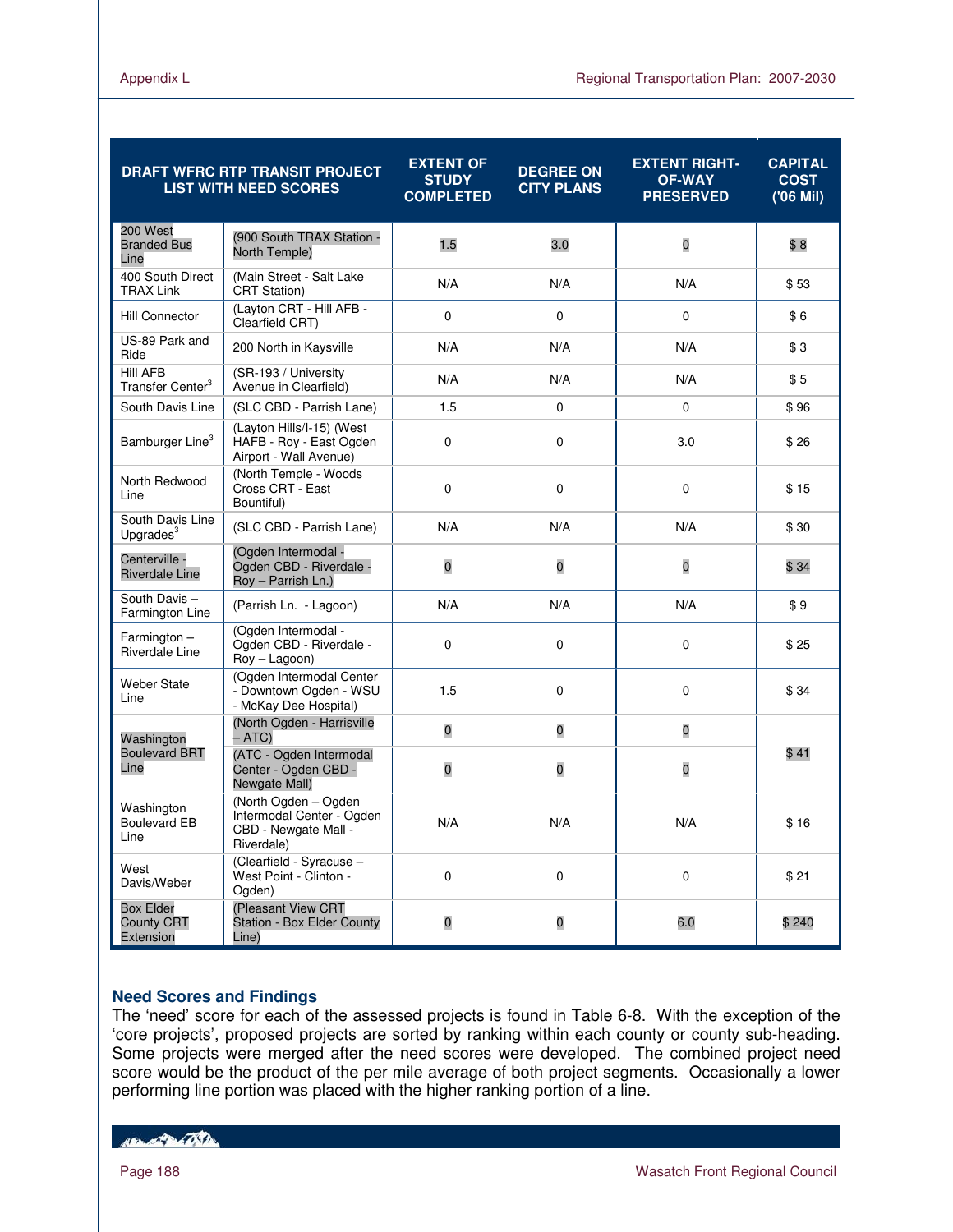The projects were ranked by dividing the annualized project capital and operating cost by the 2025 project need score. The smaller the number the better it ranked. The capital costs were annualized based upon UTA and Federal Transit Administration (FTA) guidelines. With the exception of lightrail and commuter rail, the annual operating costs were derived from the Ogden / Weber State Transit Corridor Study. Light-rail and commuter rail operating costs were received from UTA. Appendix M shows, among other things, the project ranking scores. Corridor preservation was placed in the first phase regardless of ranking. The transit project list with the 'need' score is on the following page in Table L-16

|                                           | DRAFT WFRC RTP TRANSIT PROJECT LIST WITH TRANSIT<br><b>NEED SCORES</b>               | <b>TYPE</b>      | <b>NEED</b><br><b>SCORES</b><br><b>FOR 2015</b> | <b>NEED</b><br><b>SCORES</b><br><b>FOR 2025</b> | <b>NEED</b><br><b>SCORES</b><br><b>FOR 2030</b> | <b>CAPITAL</b><br><b>COST</b><br>('06 Mil) |
|-------------------------------------------|--------------------------------------------------------------------------------------|------------------|-------------------------------------------------|-------------------------------------------------|-------------------------------------------------|--------------------------------------------|
| <b>Salt Lake County Projects</b>          |                                                                                      |                  |                                                 |                                                 |                                                 |                                            |
|                                           | Salt Lake County Core Projects (sorted alphabetically)                               |                  |                                                 |                                                 |                                                 |                                            |
| <b>Airport Line</b>                       | (Energy Solutions Arena - SLIA)                                                      | <b>LRT</b>       | 32.5                                            | 36.4                                            | 38.0                                            | \$326                                      |
| Draper Core Line                          | (10000 South TRAX Station -<br>12400 South)                                          | LRT              | 33.2                                            | 37.4                                            | 39.4                                            | \$100                                      |
| FrontRunner (South)<br>Line               | (Salt Lake CRT Station - Utah<br>County Line)                                        | <b>CRT</b>       | 47.3                                            | 55.2                                            | 58.5                                            | \$400                                      |
| Mid-Jordan Line                           | (6400 South TRAX Station -<br>Bangerter Highway)                                     | <b>LRT</b>       | 27.7                                            | 31.8                                            | 34.6                                            | \$373                                      |
|                                           | (Bangerter Highway - Daybreak)                                                       |                  | 16.7                                            | 18.9                                            | 20.3                                            |                                            |
| West Valley Line                          | (2100 South TRAX Station -<br>Valley Fair Mall)                                      | <b>LRT</b>       | 25.8                                            | 28.5                                            | 29.9                                            | \$253                                      |
|                                           | <b>Salt Lake County Projects (sorted by ranking)</b>                                 |                  |                                                 |                                                 |                                                 |                                            |
| 3500 South (Granger)<br>Line              | (Valley Fair Mall - Bangerter<br>Highway)                                            | <b>BRT</b>       | 18.3                                            | 19.6                                            | 20.3                                            | \$11                                       |
| 900 South <sup>3</sup>                    | (400 West / 800 South - I-215)                                                       | <b>CP</b>        | 7.5                                             | 7.5                                             | 7.5                                             | \$5                                        |
| Northern West<br>Bench <sup>3</sup>       | (Salt Lake International Airport -<br>International Center - 7200 West<br>$/ I - 80$ | CP               | N/A                                             | N/A                                             | N/A                                             | \$11                                       |
| 5600 West $3$                             | (International Center - Old<br>Bingham Highway) and (11400<br>South - 12600 South)   | CP               | N/A                                             | N/A                                             | N/A                                             | \$34                                       |
| 5400 South / West<br>Bench <sup>3</sup>   | (Mountain View Corridor - West<br>Bench)                                             | <b>CP</b>        | 6.6                                             | 6.8                                             | 6.9                                             | \$2                                        |
| South Temple<br><b>Streetcar Line</b>     | (Salt Lake CRT Station - U of U)                                                     | SC               | 33.8                                            | 36.1                                            | 37.5                                            | \$67                                       |
| South Temple -                            | (Salt Lake CRT Station - U of U)                                                     | <b>BRT</b>       | 33.8                                            | 36.1                                            | 37.5                                            | \$63                                       |
| Foothill BRT Line                         | (U of U - Parley's Way)                                                              |                  | 25.0                                            | 26.3                                            | 27.3<br>20.4<br>6.9<br>16.3<br>N/A              |                                            |
| 5400 South (West)                         | (Murray CRT Station - Bangerter<br>Hwy)                                              | BRT <sup>4</sup> | 17.7                                            | 19.6                                            |                                                 | \$43                                       |
| Line                                      | (Bangerter Hwy - 5600 West)                                                          |                  | 6.6                                             | 6.8                                             |                                                 |                                            |
| Fort Union Line                           | (Murray CRT Station - 6400<br>South TRAX Station - Union<br>Park)                    | <b>BRT</b>       | 14.4                                            | 15.7                                            |                                                 | \$30                                       |
| 3500 South (Central)<br>Line <sup>3</sup> | (3300 South TRAX Station -<br>Valley Fair Mall)                                      | EB               | N/A                                             | N/A                                             |                                                 | \$4                                        |
| 5600 South (East)                         | (Murray CRT Station - 5600<br>South - Union Park)                                    | EB               | 7.7                                             | 7.8                                             | 7.8                                             | \$5                                        |

### **TABLE L-16**

 $\overline{a}$ 

### **TRANSIT PROJECT LIST WITH NEED SCORES**

HELL POLITICS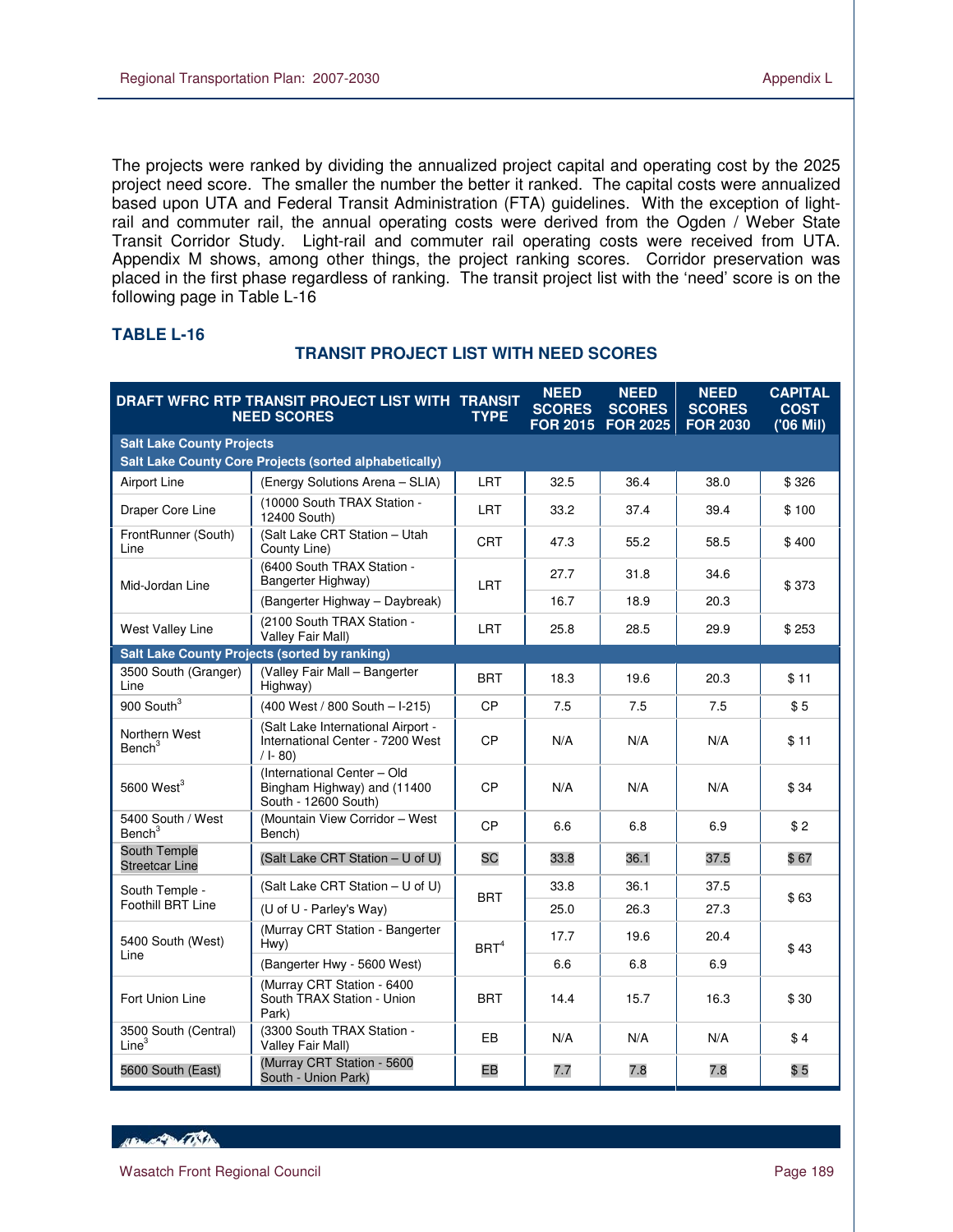|                                               | DRAFT WFRC RTP TRANSIT PROJECT LIST WITH TRANSIT<br><b>NEED SCORES</b>             | <b>TYPE</b>      | <b>NEED</b><br><b>SCORES</b><br><b>FOR 2015</b> | <b>NEED</b><br><b>SCORES</b><br><b>FOR 2025</b> | <b>NEED</b><br><b>SCORES</b><br><b>FOR 2030</b> | <b>CAPITAL</b><br><b>COST</b><br>$(06$ Mil) |
|-----------------------------------------------|------------------------------------------------------------------------------------|------------------|-------------------------------------------------|-------------------------------------------------|-------------------------------------------------|---------------------------------------------|
| 3500 South (Hunter)<br>Line                   | (Bangerter Highway - 7200<br>South)                                                | EB               | N/A                                             | N/A                                             | N/A                                             | \$30                                        |
| 3900 South Line                               | (3900 South TRAX Station -<br>Highland Drive)                                      | BRT <sup>4</sup> | 8.7                                             | 10.5                                            | 11.3                                            | \$17                                        |
|                                               | (Highland Drive - Wasatch Drive)                                                   |                  | 1.7                                             | 2.2                                             | 2.7                                             |                                             |
|                                               | (North Temple - 600 South)                                                         |                  | 11.6                                            | 21.3                                            | 31.0                                            |                                             |
| <b>State Street Line</b>                      | (600 South - Murray CRT<br>Station)                                                | <b>BRT</b>       | 24.3                                            | 26.5                                            | 28.0                                            | \$84                                        |
| 1300 East (South)<br>Line                     | (Fort Union Blvd. - 12400 South)                                                   | <b>BRT</b>       | 18.1                                            | 19.2                                            | 19.6                                            | \$46                                        |
| 4700 South Line <sup>3</sup>                  | (3900 South TRAX Station -<br>SLCC)                                                | BRT <sup>4</sup> | 6.6                                             | 7.7                                             | 8.1                                             | \$27                                        |
|                                               | (SLCC-Valley Fair Mall)                                                            | EB               | 7.4                                             | 7.9                                             | 8.4                                             |                                             |
| <b>Redwood Road Line</b>                      | (North Temple - Mid-Jordan<br><b>TRAX Line)</b>                                    | <b>BRT</b>       | 27.6                                            | 30.6                                            | 31.8                                            | \$91                                        |
| Mountain View Park<br>and Rides <sup>3</sup>  | (3500 South, 5400 South, 7800<br>South, Herriman City, Bangerter<br>Hwy / 3600 W.) | P&R              | N/A                                             | N/A                                             | N/A                                             | \$14                                        |
| Fort Union Transit<br>Hub <sup>3</sup>        | (Union Park Avenue / Fort Union<br>Blvd.)                                          | Hub              | N/A                                             | N/A                                             | N/A                                             | \$5                                         |
| Bangerter Hwy/4000                            | (Airport TRAX Line - 5400 South)                                                   |                  | 11.0                                            | 12.2                                            | 12.5                                            |                                             |
| West                                          | (5400 South - Mid-Jordan TRAX)<br>Line)                                            | EB               | 8.6                                             | 9.2                                             | 9.4                                             | \$19                                        |
| 1300 East (North)<br>Line                     | (U of U - Fort Union)                                                              | <b>BRT</b>       | 25.5                                            | 27.4                                            | 28.5                                            | \$79                                        |
| Sugarhouse Line                               | (2100 South TRAX Station -<br>Highland Drive)                                      | SC               | 17.3                                            | 18.3                                            | 18.8                                            | \$57                                        |
| Cottonwood Ski Park<br>and Rides <sup>3</sup> | (Big Cottonwood, Little<br>Cottonwood, 9400 South / 1300<br>East)                  | P&R              | N/A                                             | N/A                                             | N/A                                             | \$8                                         |
| 3500 South Streetcar                          | (West Valley TRAX Line -<br>Bangerter Highway)                                     | SC               | 18.3                                            | 19.6                                            | 20.3                                            | \$137                                       |
|                                               | (Bangerter Highway - 7200 West)                                                    |                  | 13.6                                            | 14.4                                            | 14.8                                            |                                             |
| Draper (South<br>Extension) Line <sup>3</sup> | (12400 South -14600 South)                                                         | <b>LRT</b>       | 14.2                                            | 15.1                                            | 15.5                                            | \$122                                       |
| 600 North Line                                | (South Davis Line - 2200 West)                                                     | BRT              | 6.4                                             | 6.3                                             | 6.4                                             | \$29                                        |
| <b>Redwood Road</b><br>(South) Line           | (Mid-Jordan TRAX Line -<br>Riverton/Bluffdale/Draper CRT<br>Station)               | EB               | 6.7                                             | 6.9                                             | 7.0                                             | \$18                                        |
|                                               | (Airport TRAX Line - 7800 South)                                                   |                  | 6.0                                             | 6.2                                             | 6.2                                             |                                             |
| <b>Mountain View Line</b>                     | (7800 South -<br>Riverton/Bluffdale/Draper CRT<br>Station)                         | <b>XEB</b>       | 5.0                                             | 5.1                                             | 5.2                                             | \$31                                        |
| I-215 (East) Line                             | (Parley's Way - Fort Union Blvd.)                                                  | <b>BRT</b>       | 10.4                                            | 11.2                                            | 11.8                                            | \$77                                        |
| 3500 South (Magna)<br>Line                    | 7200 West - U111 & SR 201                                                          | EB               | N/A                                             | N/A                                             | N/A                                             | \$2                                         |
| Utah Line <sup>3</sup>                        | (14600 South - Utah County<br>Line)                                                | LRT              | 17.7                                            | 19.5                                            | 20.5                                            | \$65                                        |
| Summit Line <sup>3</sup>                      | (Foothill Line - Summit County<br>Line)                                            | XEB              | N/A                                             | N/A                                             | N/A                                             | TBD                                         |
| Tooele Line <sup>3</sup>                      | (Salt Lake City - Tooele County<br>Line)                                           | <b>XEB</b>       | N/A                                             | N/A                                             | N/A                                             | <b>TBD</b>                                  |
| <b>Downtown Salt Lake Projects</b>            |                                                                                    |                  |                                                 |                                                 |                                                 |                                             |

Hampton College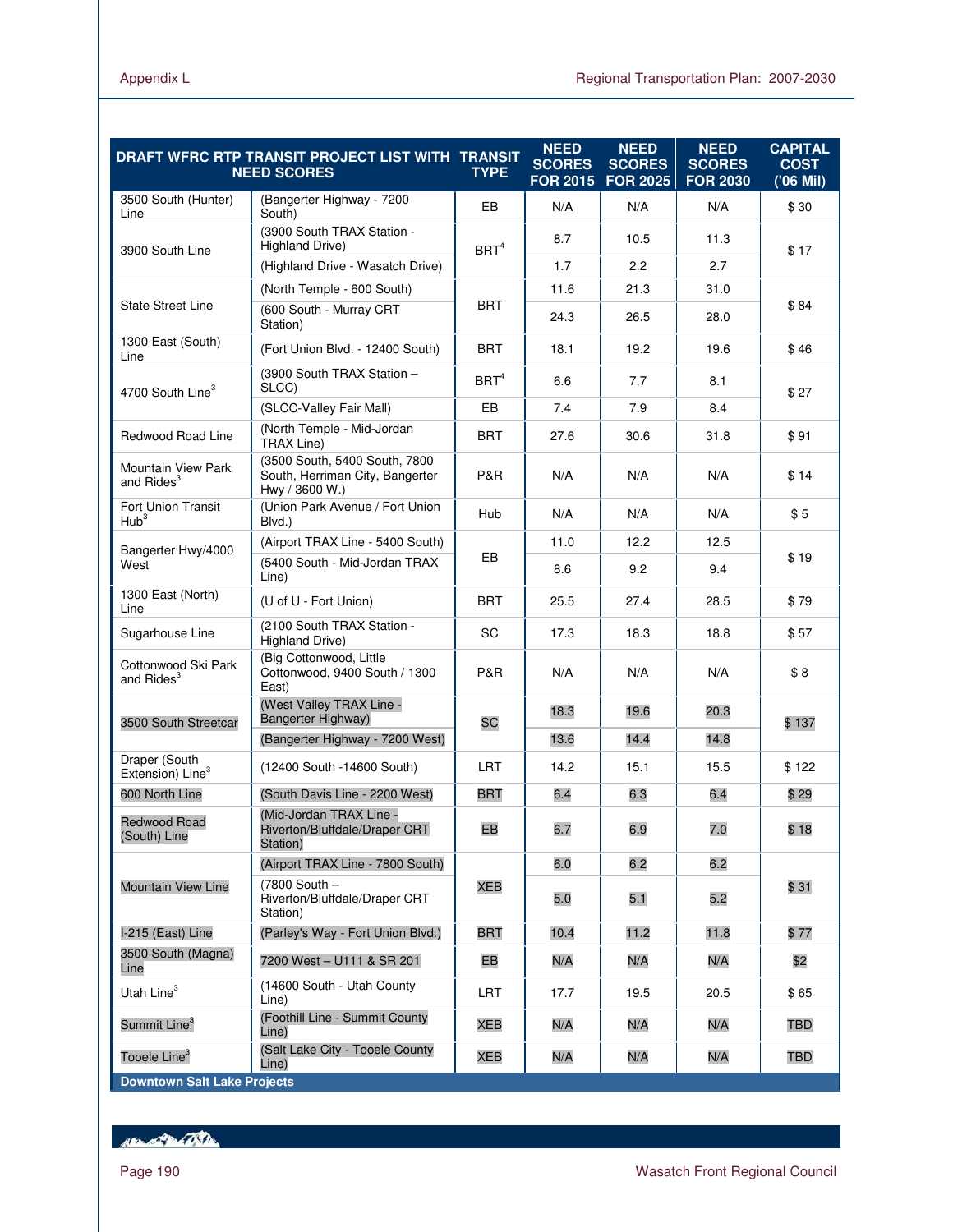|                                                                                                                                                                         | DRAFT WFRC RTP TRANSIT PROJECT LIST WITH TRANSIT<br><b>NEED SCORES</b>                    | <b>TYPE</b>      | <b>NEED</b><br><b>SCORES</b><br><b>FOR 2015</b>   | <b>NEED</b><br><b>SCORES</b><br><b>FOR 2025</b>            | <b>NEED</b><br><b>SCORES</b><br><b>FOR 2030</b> | <b>CAPITAL</b><br><b>COST</b><br>('06 Mil) |
|-------------------------------------------------------------------------------------------------------------------------------------------------------------------------|-------------------------------------------------------------------------------------------|------------------|---------------------------------------------------|------------------------------------------------------------|-------------------------------------------------|--------------------------------------------|
| Southwest Downtown<br>Line <sup>1</sup>                                                                                                                                 | (900 South TRAX Station - Salt<br>Lake CRT Station)                                       | SC/LRT           | 31.0                                              | 38.5                                                       | 41.6                                            | \$19                                       |
| 200 South Line <sup>2</sup>                                                                                                                                             | (Capitol - 200 South - Salt Lake<br><b>CRT Station)</b>                                   | <b>BRT</b>       | 11.4                                              | 11.4                                                       | 11.4                                            | \$6                                        |
| 200 West Branded<br><b>Bus Line</b>                                                                                                                                     | (900 South TRAX Station - North<br>Temple)                                                | <b>BRT</b>       | 12.1                                              | 12.8                                                       | 13.0                                            | \$8                                        |
| 400 South Direct<br><b>TRAX Link</b>                                                                                                                                    | (Main Street - Salt Lake CRT<br>Station)                                                  | <b>LRT</b>       | 10.0                                              | 10.0                                                       | 10.0                                            | \$53                                       |
| <b>Davis County Projects</b>                                                                                                                                            |                                                                                           |                  |                                                   |                                                            |                                                 |                                            |
| <b>Hill Connector</b>                                                                                                                                                   | (Lavton CRT - Hill AFB -<br>Clearfield CRT)                                               | EB               | 5.2                                               | 6.3                                                        | 7.4                                             | \$6                                        |
| US-89 Park and Ride                                                                                                                                                     | 200 North in Kaysville                                                                    | P&R              | N/A                                               | N/A                                                        | N/A                                             | \$3                                        |
| <b>Hill AFB Transfer</b><br>$Center^3$                                                                                                                                  | (SR-193 / University Avenue in<br>Clearfield)                                             | Hub              | N/A                                               | N/A                                                        | N/A                                             | \$5                                        |
| South Davis Line                                                                                                                                                        | (SLC CBD - Parrish Lane)                                                                  | <b>BRT</b>       | 20.9                                              | 21.6                                                       | 21.9                                            | \$96                                       |
| Bamburger Line <sup>3</sup>                                                                                                                                             | (Layton Hills/I-15) (West HAFB -<br>Roy - East Ogden Airport - Wall<br>Avenue)            | <b>CP</b>        | 4.0                                               | 4.0                                                        | 4.0                                             | \$26                                       |
| North Redwood Line                                                                                                                                                      | (North Temple - Woods Cross<br>CRT - East Bountiful)                                      | EВ               | 5.7                                               | 6.0                                                        | 6.1                                             | \$15                                       |
| South Davis Line<br>Upgrades <sup>3</sup>                                                                                                                               | (SLC CBD - Parrish Lane)                                                                  | <b>BRT</b>       | N/A                                               | N/A                                                        | N/A                                             | \$30                                       |
| Centerville -<br><b>Riverdale Line</b>                                                                                                                                  | (Ogden Intermodal - Ogden CBD<br>Riverdale - Roy - Parrish Ln.)                           | EB               | 3.9                                               | 4.1                                                        | 4.2                                             | \$34                                       |
| South Davis-<br>Farmington Line                                                                                                                                         | (Parrish Ln. - Lagoon)                                                                    | EВ               | N/A                                               | N/A                                                        | N/A                                             | \$9                                        |
| Farmington-<br><b>Riverdale Line</b>                                                                                                                                    | (Ogden Intermodal - Ogden CBD<br>- Riverdale - Roy - Lagoon)                              | EB               | N/A                                               | N/A                                                        | N/A                                             | \$25                                       |
| <b>Weber County Projects</b>                                                                                                                                            |                                                                                           |                  |                                                   |                                                            |                                                 |                                            |
| Weber State Line                                                                                                                                                        | (Ogden Intermodal Center -<br>Downtown Ogden - WSU -<br>McKay Dee Hospital)               | <b>BRT</b>       | 22.1                                              | 23.3                                                       | 23.9                                            | \$34                                       |
| Washington<br><b>Boulevard BRT Line</b>                                                                                                                                 | (North Ogden - Harrisville -<br>Ogden Intermodal Center -<br>Ogden CBD - Newgate Mall)    | BRT <sup>4</sup> | 16.6                                              | 18.4                                                       | 19.3                                            | \$41                                       |
| Washington<br><b>Boulevard EB Line</b>                                                                                                                                  | (North Ogden - Ogden<br>Intermodal Center - Ogden CBD<br>- Newgate Mall - Riverdale)      | EB               | N/A                                               | N/A                                                        | N/A                                             | \$16                                       |
| West Davis/Weber                                                                                                                                                        | (Clearfield - Syracuse - West<br>Point - Clinton - Ogden)                                 | EB               | 3.1                                               | 3.3                                                        | 3.4                                             | \$21                                       |
| <b>Box Elder County</b><br><b>CRT</b> Extension                                                                                                                         | (Pleasant View CRT Station -<br><b>Box Elder County Line)</b>                             | <b>CRT</b>       | 9.0                                               | 9.0                                                        | 9.0                                             | \$240                                      |
| <b>NOTES / LEGEND:</b>                                                                                                                                                  |                                                                                           |                  |                                                   |                                                            |                                                 |                                            |
| - Projects are ranked within each heading / sub-heading unless indicated.                                                                                               |                                                                                           |                  |                                                   | <b>Commuter Rail</b>                                       |                                                 | CRT                                        |
| - The middle of each phase was assumed for start of each construction project.                                                                                          |                                                                                           |                  |                                                   | Light-Rail                                                 |                                                 | LRT                                        |
| - Operations are assumed to start about two to three years after construction starts.                                                                                   |                                                                                           |                  | <b>Street Car</b>                                 |                                                            | <b>SC</b>                                       |                                            |
| - Projects are placed under a specific county even if they serve two WFRC counties.                                                                                     |                                                                                           |                  |                                                   | Bus Rapid Transit (BRT II)<br><b>Corridor Preservation</b> |                                                 | <b>BRT</b><br><b>CP</b>                    |
| <sup>1</sup> This line is important to fitting additional rail services downtown after 2015.<br><sup>2</sup> This line also provides for a linear transit hub downtown. |                                                                                           |                  | <b>Enhanced Bus-other</b><br>street types (BRT I) |                                                            | EB                                              |                                            |
| <sup>3</sup> This line is unranked.                                                                                                                                     |                                                                                           |                  |                                                   | Enhanced Bus on<br>Freeways (BRT I)                        |                                                 | XEB                                        |
|                                                                                                                                                                         | <sup>4</sup> This line is primarily BRT (BRTII) with a minor Enhanced Bus (BRT1) segment. |                  |                                                   | Park and Ride                                              |                                                 | <b>P&amp;R</b>                             |
|                                                                                                                                                                         |                                                                                           |                  |                                                   | <b>Transit Hub</b>                                         |                                                 | Hub                                        |

HEL AND CONTRACTOR